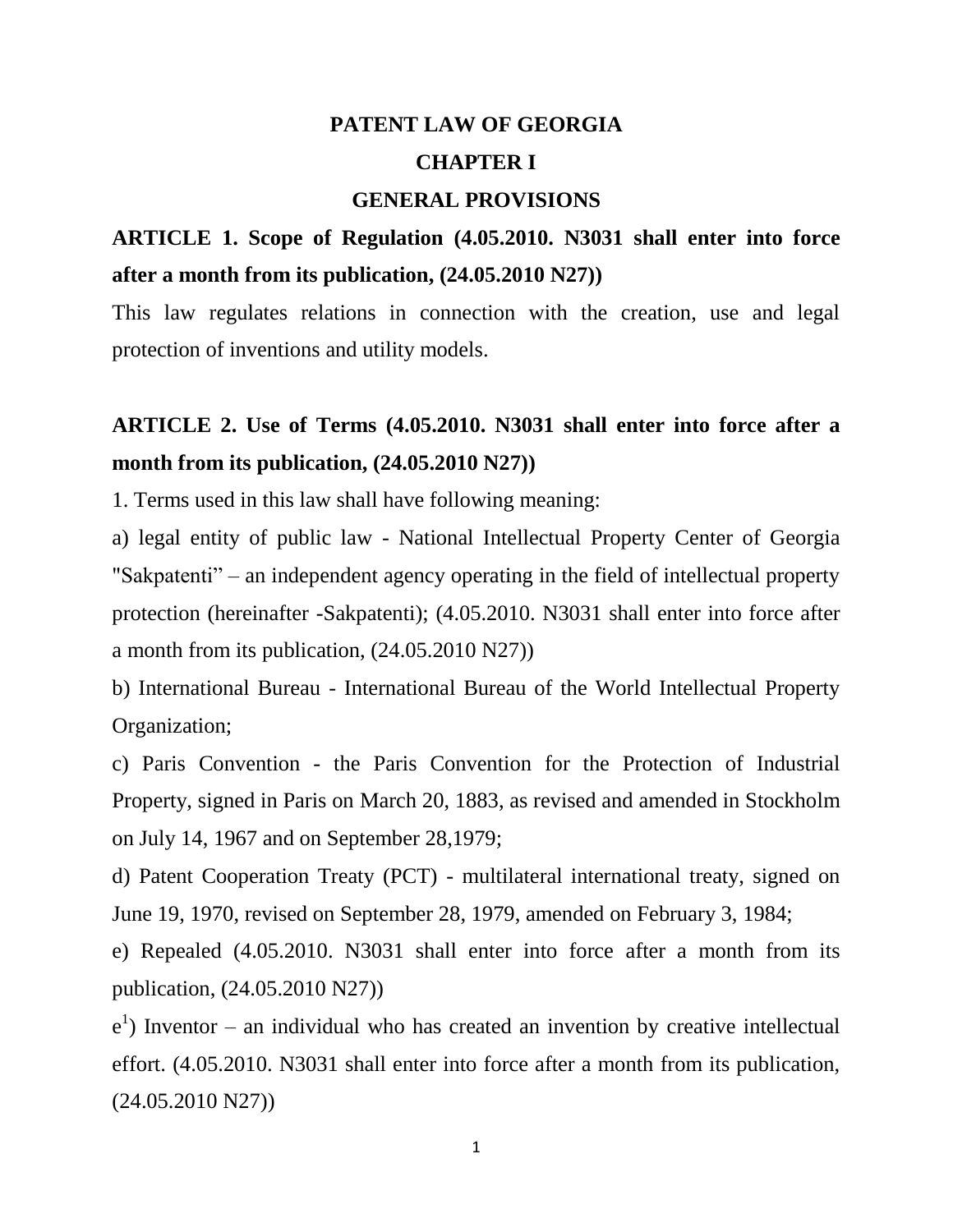f) Patent - a document issued in the name of the patent owner in accordance with this law, confirming exclusive rights of the patent owner for the moment of its issuance; (4.05.2010. N3031 shall enter into force after a month from its publication, (24.05.2010 N27))

g) Repealed (4.05.2010. N3031 shall enter into force after a month from its publication, (24.05.2010 N27))

h) Applicant – an individual or legal entity applying for a patent; (4.05.2010. N3031 shall enter into force after a month from its publication, (24.05.2010 N27))

i) Application - collection of documents necessary for grant of a patent under this law; (4.05.2010. N3031 shall enter into force after a month from its publication, (24.05.2010 N27))

j) International application – an application drafted and filed under the Patent Cooperation Treaty;

k) repealed; (4.05.2010. N3031 shall enter into force after a month from its publication, (24.05.2010 N27))

l) Priority - privilege enjoyed by an application filed earlier, in respect to the later application; (4.05.2010. N3031 shall enter into force after a month from its publication, (24.05.2010 N27))

m) Convention priority - priority established under Article 4 of Paris Convention entitling the applicant to exercise such priority in member state to the Paris Convention or the World Trade Organization; (4.05.2010. N3031 shall enter into force after a month from its publication, (24.05.2010 N27))

n) Exhibition priority - priority established under Article 11 of Paris Convention entitling the applicant to exercise such priority in member state to the Paris Convention or the World Trade Organization; (4.05.2010. N3031 shall enter into force after a month from its publication, (24.05.2010 N27))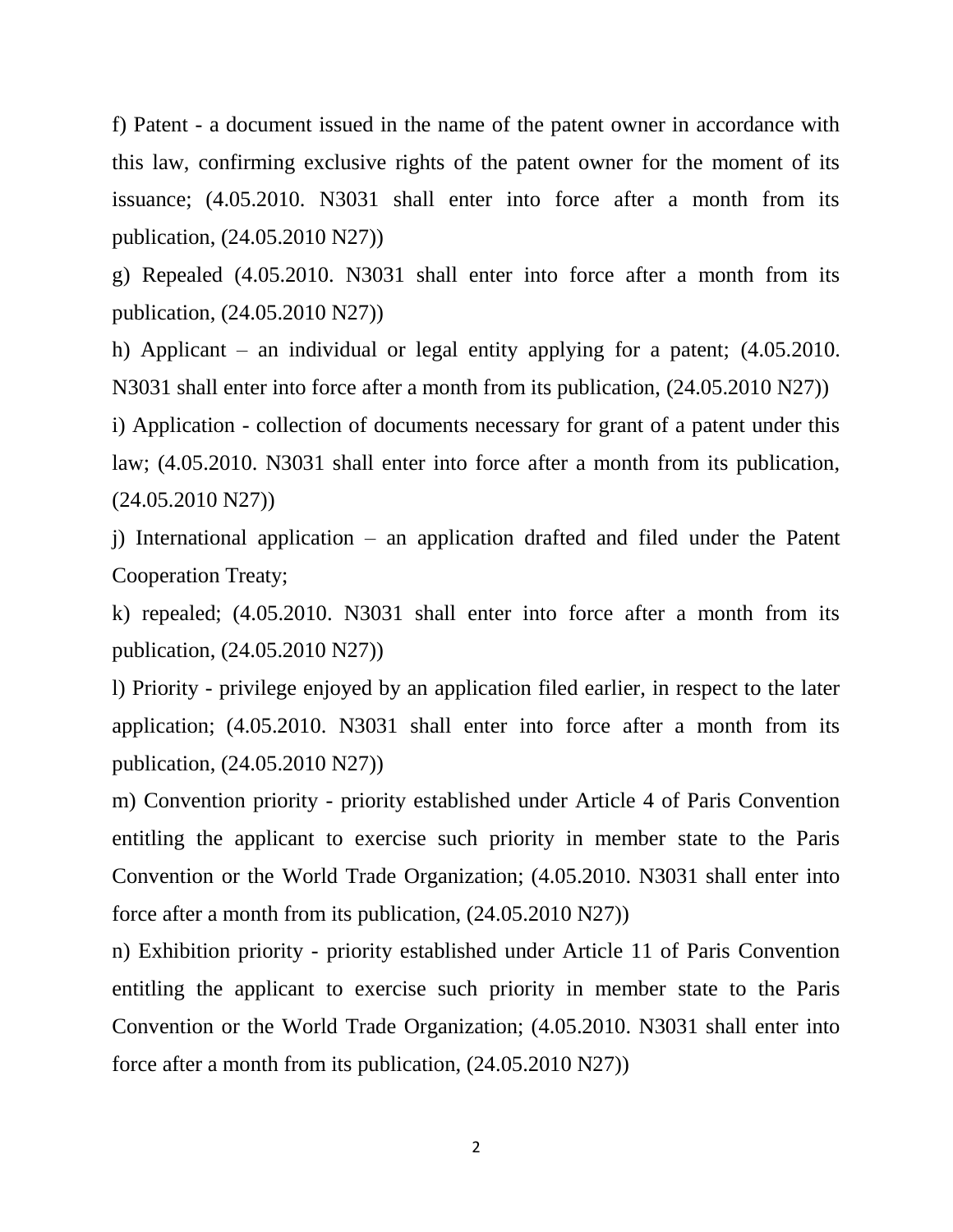o) repealed; (4.05.2010. N3031 shall enter into force after a month from its publication, (24.05.2010 N27))

p) Depository – an authorized organization that stores biologically reproducible material.

r) Medical product - for the purposes of this law, active substance or combination of active substances intended for human or animal treatment or prevention of disease, as well as substance or combination of substances that could be prescribed to human or animal for medical diagnosis and recovery, correction or modification of physiological function. (4.05.2010. N3031 shall enter into force after a month from its publication, (24.05.2010 N27))

**ARTICLE 3.** Repealed (4.05.2010. N3031 shall enter into force after a month from its publication, (24.05.2010 N27))

**ARTICLE 4.** Repealed (4.05.2010. N3031 shall enter into force after a month from its publication, (24.05.2010 N27))

**ARTICLE 5. Validity of Patent for an Invention** (4.05.2010. N3031 shall enter into force after a month from its publication, (24.05.2010 N27))

1. Term for patent protection of an invention is 20 years from the date of submitting application to Sakpatenti. (4.05.2010. N3031 shall enter into force after a month from its publication, (24.05.2010 N27))

2. Repealed; (4.05.2010. N3031 shall enter into force after a month from its publication, (24.05.2010 N27))

3. Repealed; (4.05.2010. N3031 shall enter into force after a month from its publication, (24.05.2010 N27))

4. Repealed; (4.05.2010. N3031 shall enter into force after a month from its publication, (24.05.2010 N27))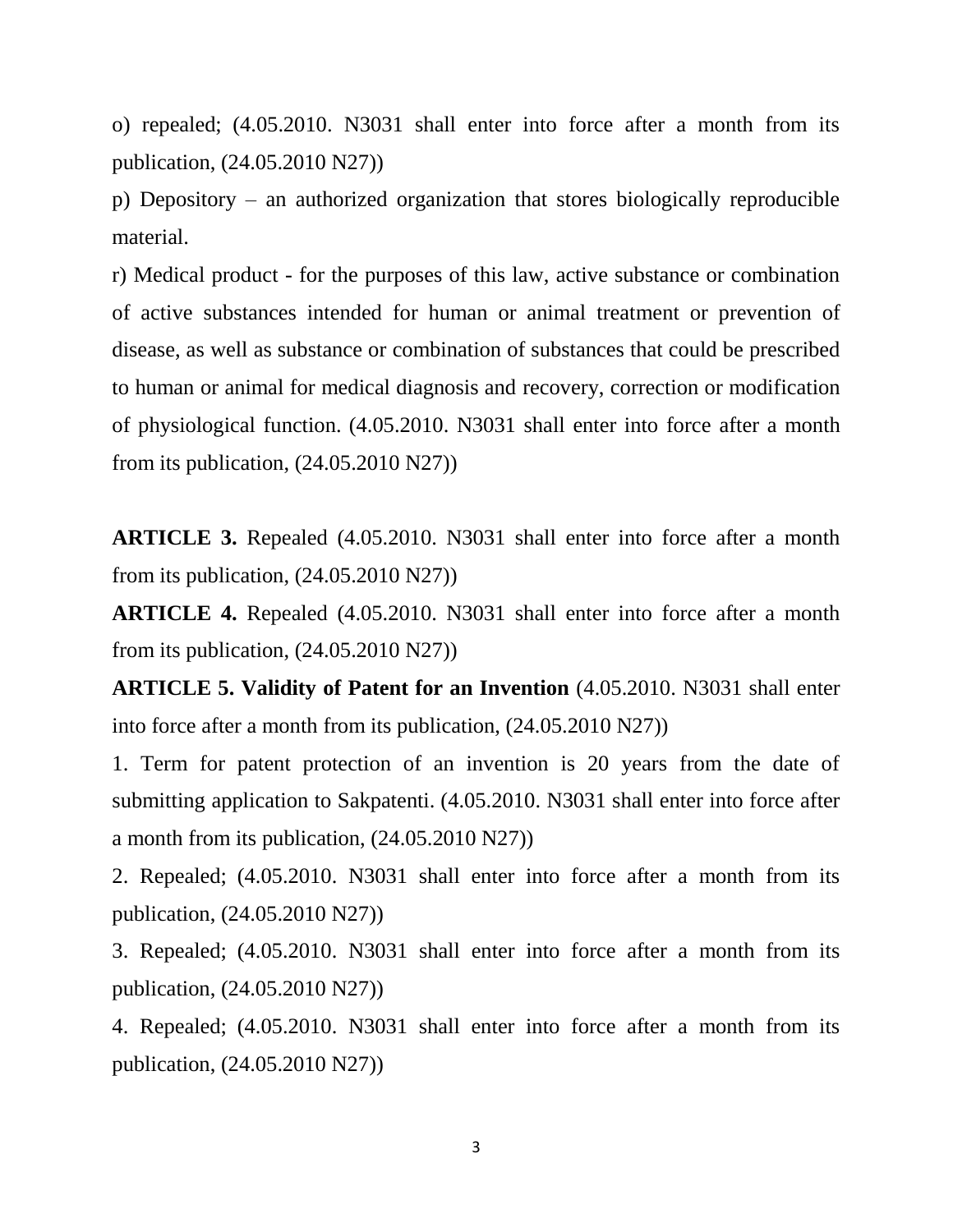5. Patent validity of an invention related to medical product, which requires consent of competent authority for entry into the Georgian market, can be extended by request of the patent owner for additional term which corresponds to the period from the date of application to Sakpatenti until receiving consent from the competent authority, but no longer than 5 years. Application requesting additional term for patent validity shall be submitted by patent owner within a year from the date of obtaining consent of the competent authority. (4.05.2010. N3031 shall enter into force after a month from its publication, (24.05.2010 N27))

**ARTICLE 6. Scope of Protection** (4.05.2010. N3031 shall enter into force after a month from its publication, (24.05.2010 N27))

1. The scope of legal protection of an invention is determined by claims, (4.05.2010. N3031 shall enter into force after a month from its publication, (24.05.2010 N27))

2. Repealed - (4.05.2010. N3031 shall enter into force after a month from its publication, (24.05.2010 N27))

3. Repealed- (4.05.2010. N3031 shall enter into force after a month from its publication, (24.05.2010 N27))

**ARTICLE 7. Confidentiality of an Invention** (4.05.2010. N3031 shall enter into force after a month from its publication, (24.05.2010 N27))

1. Sakpatenti grants patent in respect of an invention that is rendered confidential by competent authority for purposes of state defense only after such authority decides on declassification of an invention. (4.05.2010. N3031 shall enter into force after a month from its publication)

2. An invention can be kept secret for no longer than 2 years, which can be extended multiple times during validity of patent by term(s) determined by this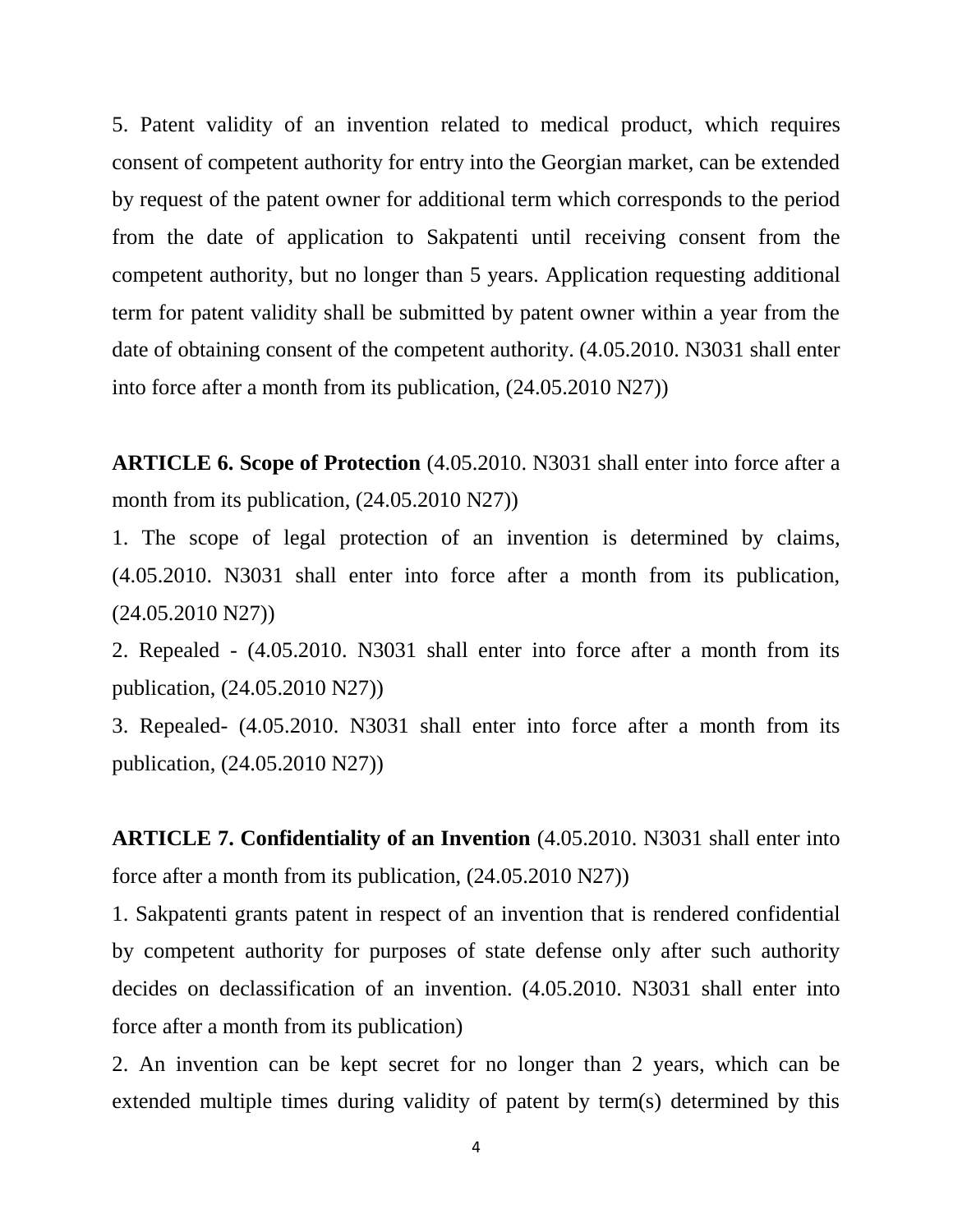paragraph. (4.05.2010. N3031 shall enter into force after a month from its publication, (24.05.2010 N27))

3. Repealed; (4.05.2010. N3031 shall enter into force after a month from its publication)

4. In case of rendering an invention secret, appropriate compensation is paid to the inventor in the amount and through the procedures determined by normative act of a competent authority. (4.05.2010. N3031 shall enter into force after a month from its publication, (24.05.2010 N27))

#### **CHAPTER II. SAKPATENTI**

**ARTICLE 8. "Sakpatenti"** (4.05.2010. N3031 shall enter into force after a month from its publication, (24.05.2010 N27))

1. Functions and competences of Sakpatenti are defined by its Statute, approved by the Government of Georgia.

2. Sakpatenti is headed by a Chairman, who is appointed and dismissed by the President of Georgia by the nomination of the Prime Minister.

3. The Chairman of Sakpatenti is appointed for a term of 4 years.

4. Article 11 of the Law of Georgia on "Legal Entity of Public Law" does not apply to Sakpatenti.

5. Sakpatenti is accountable before the Prime Minister of Georgia.

#### **Article 8<sup>1</sup> . Authority to issue by-laws (26.10.2010 №3741)**

1. Chairman of SAKPATENTI under his competence is empowered to issue bylaws.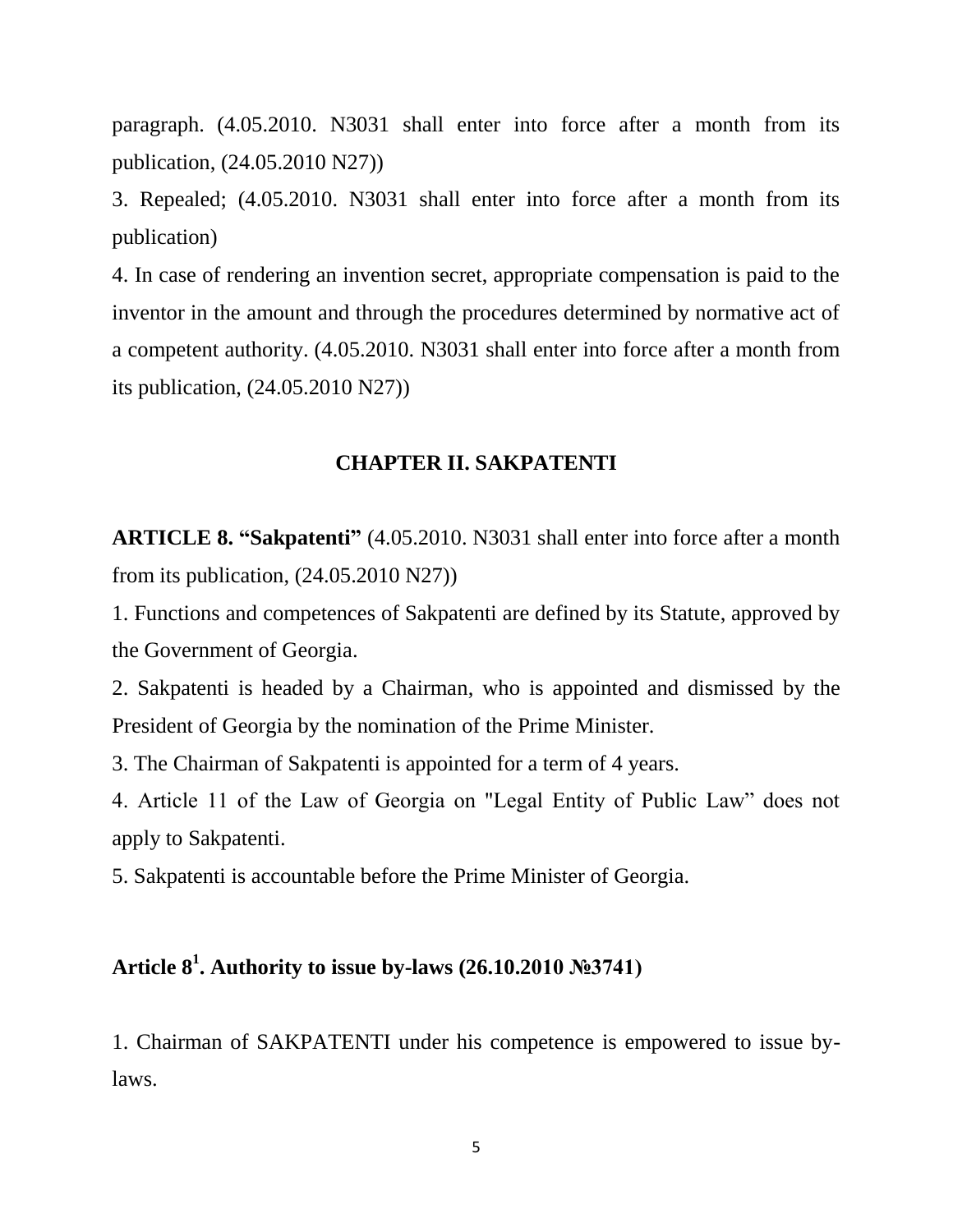2. By-law of Chairman of SAKPATENTI is an order of Chairman.

3. Chairman of SAKPATENTI issues by-laws according to "Georgian law on bylaws".

**ARTICLE 9. Chamber of Appeals** (4.05.2010. N3031 shall enter into force after a month from its publication, (24.05.2010 N27))

1. The Chamber of Appeals is established at Sakpatenti for settlement of disputes arising from decisions of Sakpatenti on objects of intellectual property, as well as disputes related to criteria of their protection, grant of a patent, and registration of industrial property and other objects.

2. Functions and competences of the Chamber of Appeals are defined under its Statute, approved by the Chairman of Sakpatenti.

### **ARTICLE 10. Repealed (4.05.2010. N3031 shall enter into force after a month from its publication, (24.05.2010 N27))**

### **ARTICLE 11. Budget of Sakpatent (4.05.2010.N3031 shall enter into force after a month from its publication, (24.05.2010 N27))**

1. Sakpatenti is funded by:

a) income from services related to main activities of Sakpatenti;

b) income from performing work on the basis of a contract;

c) other income permitted by law of Georgia, including income from the State Budget of Georgia.

2. Fees for services noted under par. 1(a) of this Article are approved by the Government of Georgia.

3. Fees and other income are paid to the account of Sakpatenti, managed exclusively by Sakpatenti.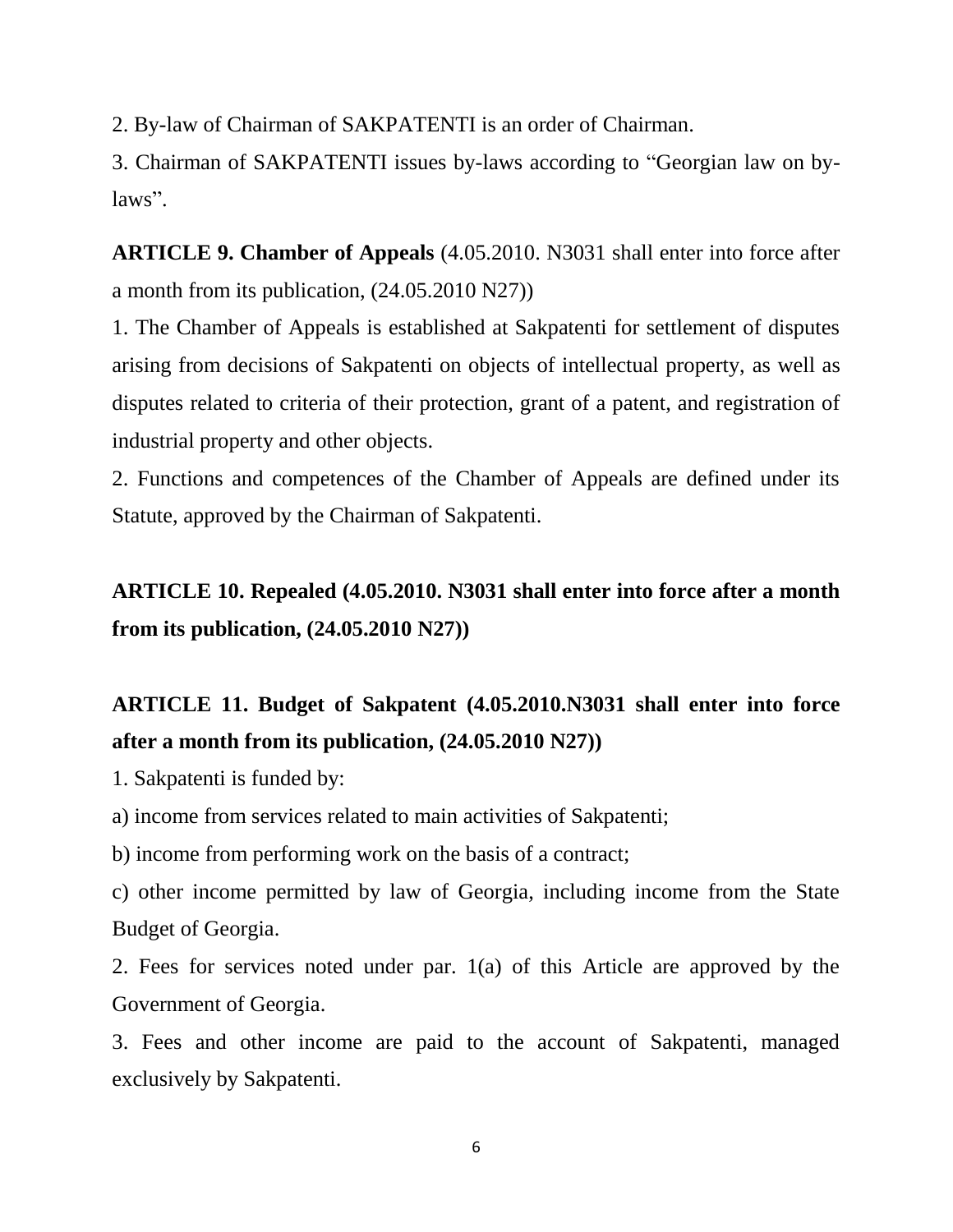Unspent funds from the current year shall be deferred to the budget of the following year.

4. Before 1 December of every year, Sakpatenti prepares the budget for the next year, defining total expenses of Sakpatenti and sources for their payment.

5. In extraordinary cases, funds unspent by Sakpatenti during the year may be transferred to the state budget upon instruction of the Prime Minister of Georgia.

6. The budget of Sakpatenti is approved by the Sakpatenti Chairman, in agreement with the Prime Minister of Georgia.

7. Sakpatenti has the right to acquire and dispose of property independently, except for the real estate. Sakpatenti purchases and disposes of real estate in agreement with the Prime Minister of Georgia.

#### **CHAPTER III. PATENTABILITY**

#### **ARTICLE 12. Criteria of Patentability of an Invention (4.05.2010. N3031 shall enter into force after a month from its publication, (24.05.2010 N27))**

1. An invention is patentable where it satisfies the criteria of patentability novelty, inventive step and industrial applicability. (4.05.2010. N3031 shall enter into force after a month from its publication, (24.05.2010 N27))

2. An invention is novelty if it does not relate to the existing state of the art. (4.05.2010. N3031 shall enter into force after a month from its publication, (24.05.2010 N27))

3. An invention involves the inventive step where, for the date of establishing priority, it is not known at current state of the art. (4.05.2010. N3031 shall enter into force after a month from its publication,  $(24.05.2010 N27)$   $(2.07.2010 N<sub>2</sub>)$ 3278)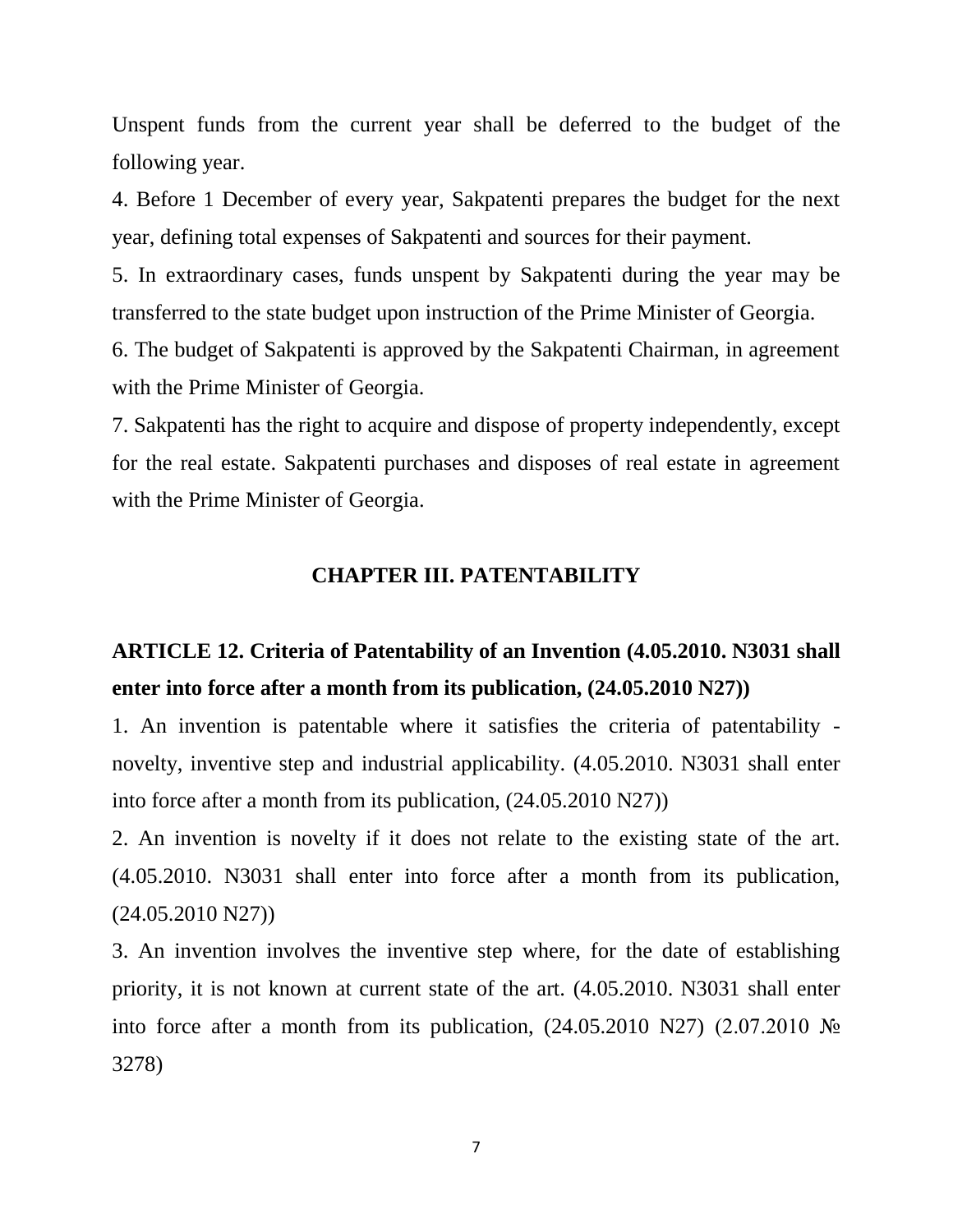4 An invention is industrially applicable where it implies the capability of its production or use in industry or agriculture. (4.05.2010. N3031 shall enter into force after a month from its publication, (24.05.2010 N27))

5. Existing state of the art is defined by all data that, before the date of establishing priority, has become publicly accessible in writing, by verbal description, public use or from other source. (4.05.2010. N3031 shall enter into force after a month from its publication, (24.05.2010 N27) (2.07.2010 № 3278)

6. In the course of determining novelty, the state of the art, in addition criteria defined in par. 5 of this Article, includes all applications for invention and utility model filed with Sakpatenti, provided that these have an earlier priority compared to an application whose novelty is being determined and such applications were published after establishing priority date of the application. (4.05.2010. N3031 shall enter into force after a month from its publication, (24.05.2010 N27) (2.07.2010 № 3278)

7. In the course of determination of an inventive step, the state of the art does not include non-public data indicated in applications on invention and utility model filed with Sakpatenti. (4.05.2010. N3031 shall enter into force after a month from its publication, (24.05.2010 N27))

8. Repealed (4.05.2010. N3031 shall enter into force after a month from its publication, (24.05.2010 N27))

**ARTICLE 13. Repealed (4.05.2010. N3031 shall enter into force after a month from its publication, (24.05.2010 N27))**

**ARTICLE 14. Repealed (4.05.2010. N3031 shall enter into force after a month from its publication, (24.05.2010 N27))**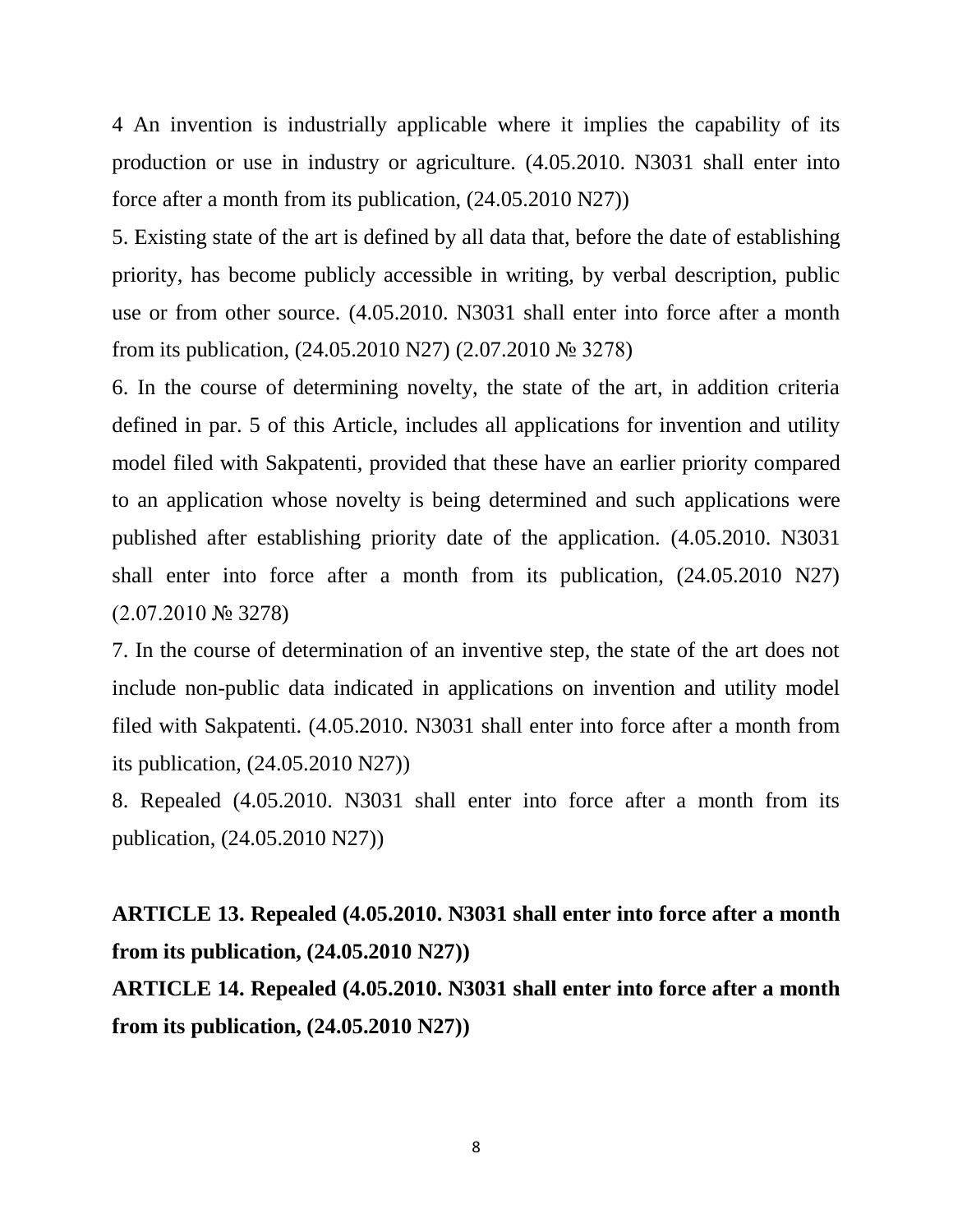### **ARTICLE 15. Disclosure of Information (4.05.2010. N3031 shall enter into force after a month from its publication, (24.05.2010 N27))**

Data related to the inventive step shall not have an influence on patentability of the object of application where, before the date of filing an application or within 12 months before establishing the date of priority, such data became publicly accessible: (2.07.2010 N 3278)

a) by action of an inventor or his/her successor;

b) if information for the third party is disclosed, directly or indirectly, on the condition of confidentiality;

c) as a result of third person's action in bad faith against the inventor or his/her successor.

## **ARTICLE 16. Objects that cannot be regarded as an Invention (4.05.2010. N3031 shall enter into force after a month from its publication, (24.05.2010 N27))**

1. The following shall not be regarded as an invention:

a) discovery, scientific theory, or mathematical method;

b) artistic creation;

c) algorithm, computer program;

d) educational or teaching method and system, language grammar system, methods for performance of mental acts, rules for games or gambling;

e) methods of business and organizational management;

f) plans and schemes of structures, buildings or territories;

g) presentation of information.

2. Objects under paragraph 1 of this Article shall not be considered patentable only where these are an immediate object of application.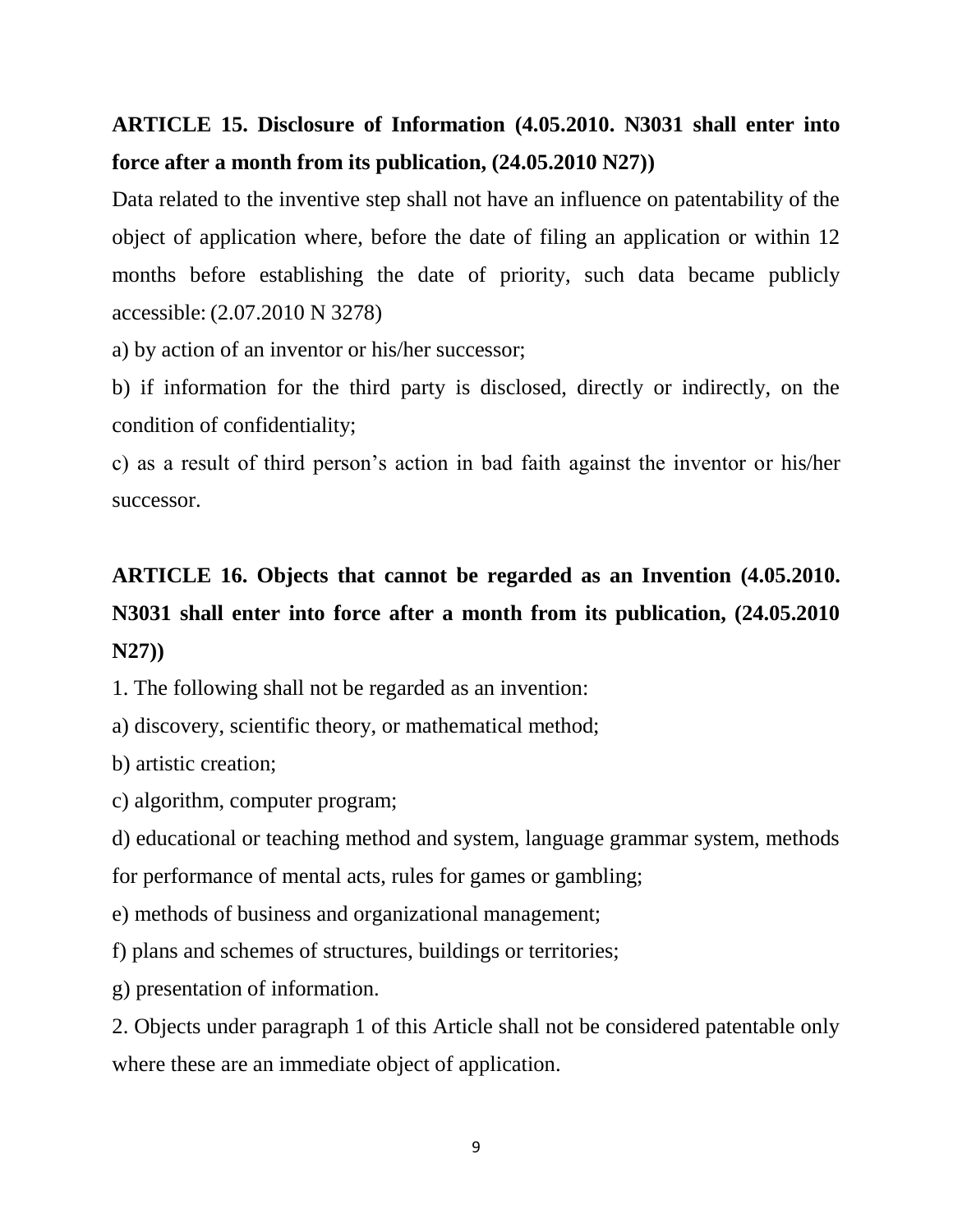### **ARTICLE 17. Objects that cannot be granted a Patent (4.05.2010. N3031 shall enter into force after a month from its publication, (24.05.2010 N27))**

A patent is not granted for:

a) Inventions against public order; **(**4.05.2010. N3031 shall enter into force after a month from its publication,  $(24.05.2010\text{ N}27)$ 

b) Inventions related to surgical, therapeutic and diagnostic methods of treatment of humans and animals. This rule does not apply to devices and substances used in such methods; **(**4.05.2010. N3031 shall enter into force after a month from its publication, (24.05.2010 N27))

c) Inventions related to plant varieties and breeds of animals, as well as primarily biological methods for plant and animal breed selection. This rule does not apply to micro-biological methods and products obtained through such methods. **(**4.05.2010. N3031 shall enter into force after a month from its publication, (24.05.2010 N27))

d) Repealed **(**4.05.2010. N3031 shall enter into force after a month from its publication, (24.05.2010 N27))

e) Repealed **(**4.05.2010. N3031 shall enter into force after a month from its publication, (24.05.2010 N27))

#### **CHAPTER IV. INVENTOR AND PATENT OWNER**

(4.05.2010. N3031 shall enter into force after a month from its publication, (24.05.2010 N27))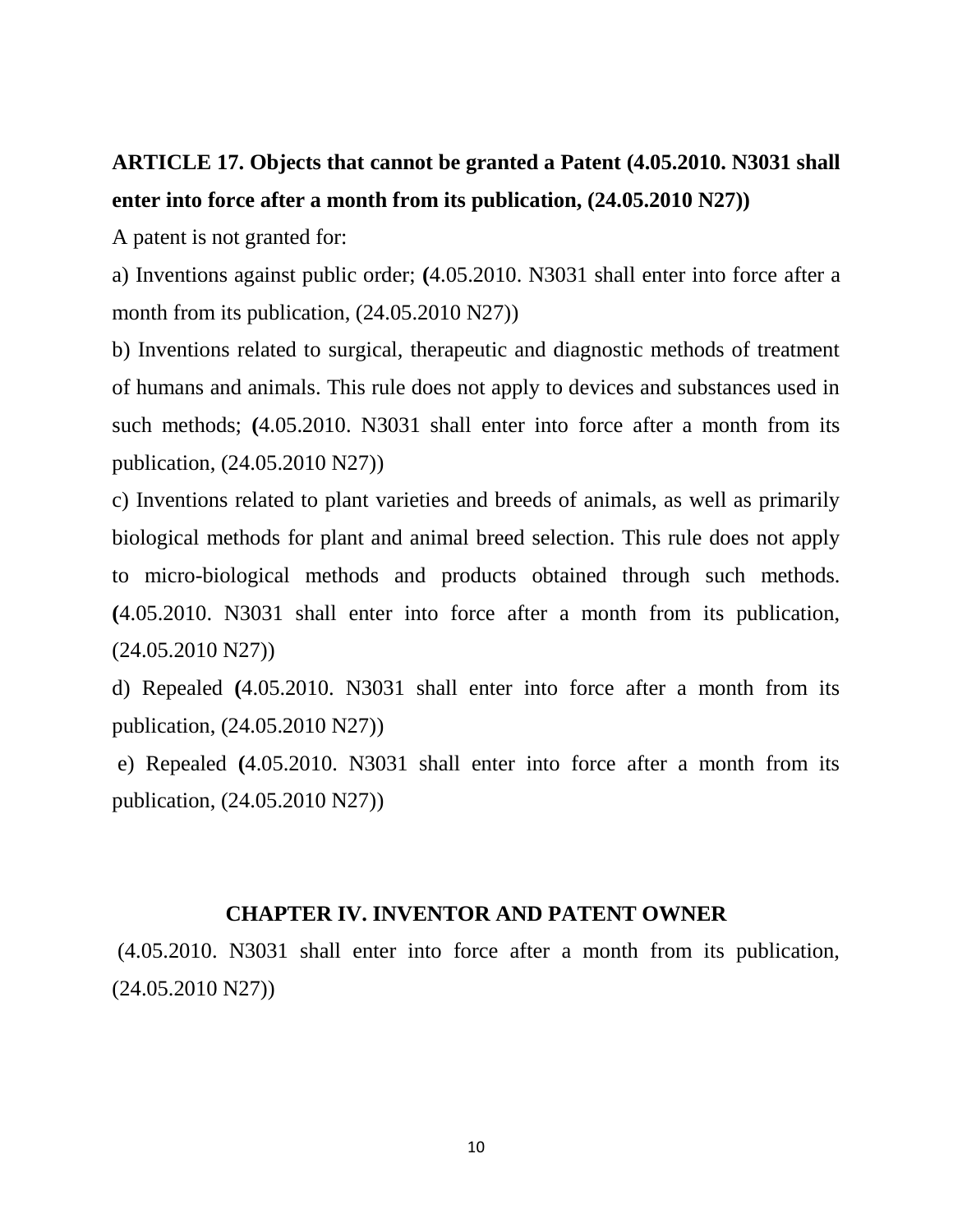#### **ARTICLE 18. Inventor (4.05.2010. N3031 shall enter into force after a month from its publication, (24.05.2010 N27))**

1. Repealed **(**4.05.2010. N3031 shall enter into force after a month from its publication, (24.05.2010 N27))

2. Repealed **(**4.05.2010. N3031 shall enter into force after a month from its publication, (24.05.2010 N27))

3. Sakpatenti shall not publish inventor's name if he/she so requests. **(**4.05.2010. N3031 shall enter into force after a month from its publication, (24.05.2010 N27))

4. If an invention was created by effort of several persons, each of these persons shall be regarded as a co-inventor. **(**4.05.2010. N3031 shall enter into force after a month from its publication, (24.05.2010 N27))

5. Relations between co-inventors are defined by contract. In case of absence of contract, each of co-inventors enjoys common equal rights. **(**4.05.2010. N3031 shall enter into force after a month from its publication, (24.05.2010 N27))

#### **ARTICLE 19. Right to Obtain a Patent (4.05.2010. N3031 shall enter into force after a month from its publication, (24.05.2010 N27))**

1. Inventor or his/her successor has the right to obtain a patent.

2. In case of invention created by several persons, either all co-inventors jointly, or each of co-inventors with written consent of remaining co-inventors, have the right to obtain a patent, unless otherwise provided by contract concluded between them.

3. Where one and the same invention was independently created by two or more persons, an inventor having an earlier application priority has the right to obtain a patent.

4. If applications under par. 3 of this Article were established to have the same priority, patent is granted to the person(s) duly noted in the agreement of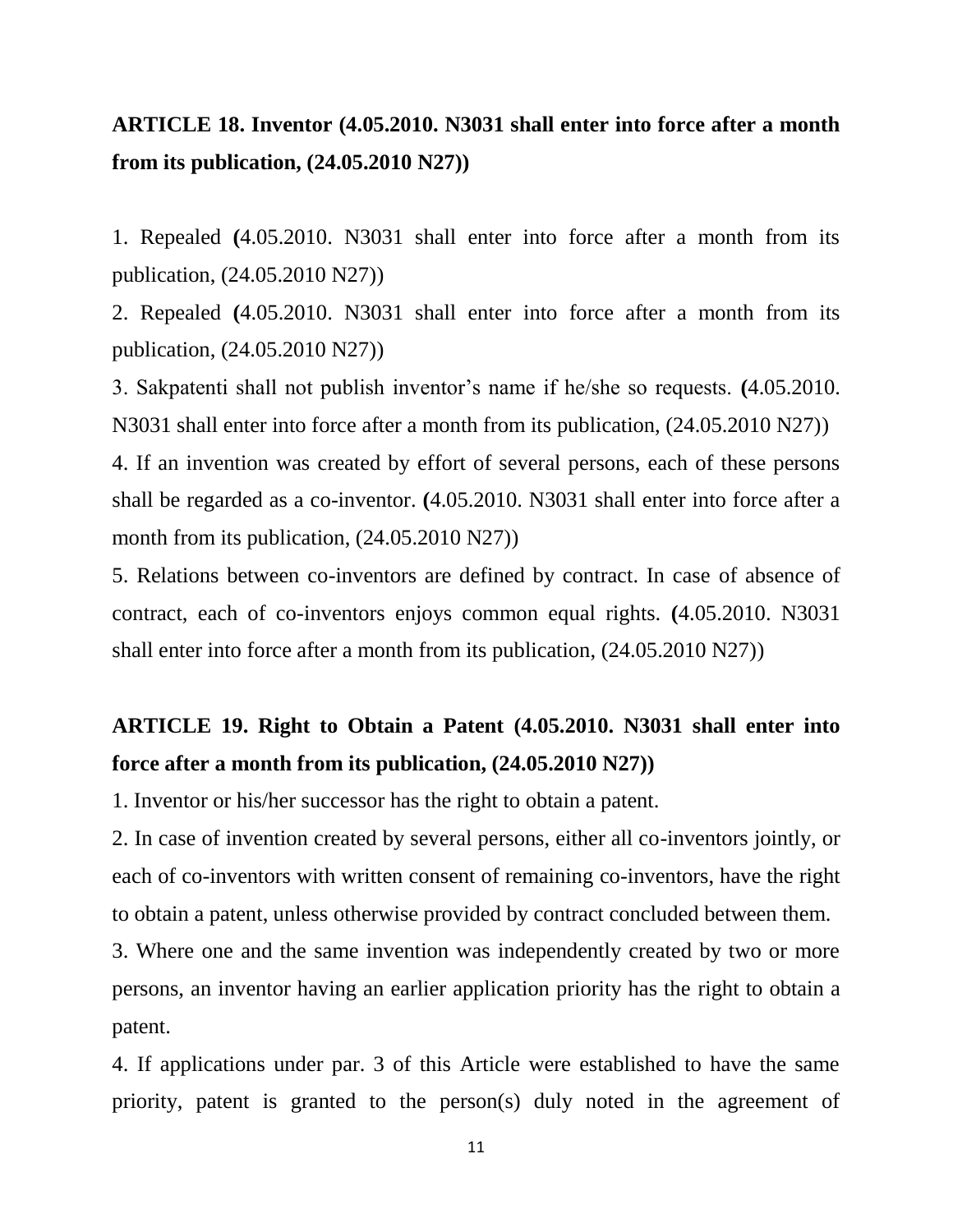applicants. In case of disagreement between the parties, the dispute is decided by court.

5. An employer or contractor has the right to acquire a patent for an invention created by a staff member or hired employee in the course of official or contract duty, unless otherwise provided by contract.

6. Where creation of an invention is not related to official or contract duty of a staff member or hired employee, albeit staff member/hired employee makes use of resources owned by an employer or contractor for the creation of an invention, the employer/contractor has the right to a patent while staff member/hired employee has the right to acquire non-exclusive private license on such invention free of charge or the priority right to acquire exclusive rights deriving from patent, unless otherwise provided by contract.

**ARTICLE 20. Repealed (4.05.2010. N3031 shall enter into force after a month from its publication, (24.05.2010 N27))**

**ARTICLE 21. Repealed (4.05.2010. N3031 shall enter into force after a month from its publication, (24.05.2010 N27))**

**ARTICLE 22. Repealed (4.05.2010. N3031 shall enter into force after a month from its publication, (24.05.2010 N27))**

#### **CHAPTER V. FILING AN APPLICATION**

#### **ARTICLE 23. Filing an Application (4.05.2010. N3031 shall enter into force after a month from its publication, (24.05.2010 N27))**

1. Applicant or her/his representative shall file an application with Sakpatenti. (4.05.2010. N3031 shall enter into force after a month from its publication, (24.05.2010 N27))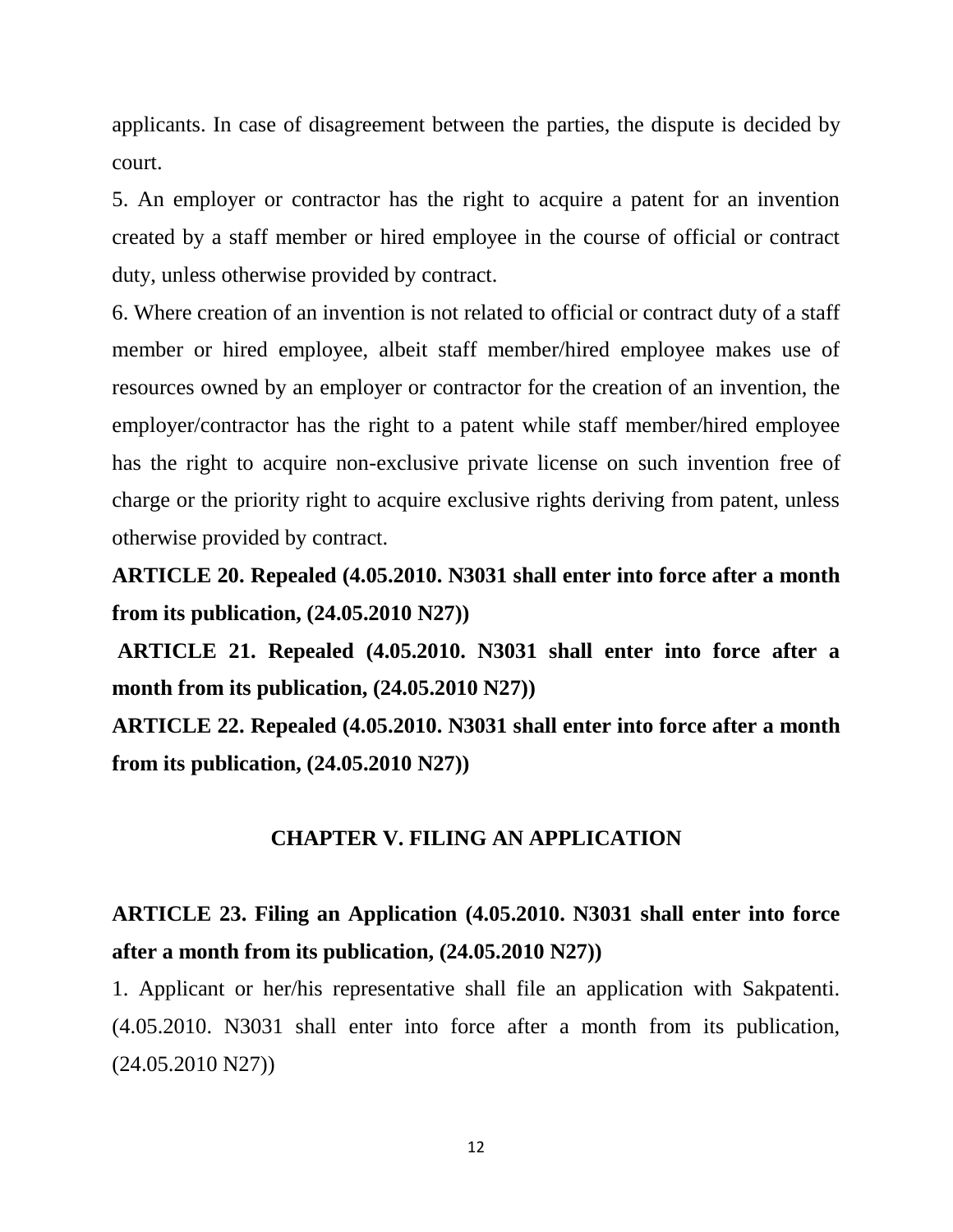2. Repealed (4.05.2010. N3031 shall enter into force after a month from its publication, (24.05.2010 N27))

3. Repealed (4.05.2010. N3031 shall enter into force after a month from its publication, (24.05.2010 N27))

4. Repealed (4.05.2010. N3031 shall enter into force after a month from its publication, (24.05.2010 N27))

5. An application is filed with Sakpatenti by submitting application documents in person or otherwise.

6. A representative may be a patent attorney registered in Sakpatenti. (4.05.2010. N3031 shall enter into force after a month from its publication, (24.05.2010 N27))

7. Registration rules and qualification requirements are defined by regulation approved by the Chairman of Sakpatenti. (4.05.2010. N3031 shall enter into force after a month from its publication, (24.05.2010 N27))

8. The form of application and instructions on procedures for filing applications are defined by Instruction on drafting and filing of invention and utility model applications and on procedures related to granting of a patent (hereinafter-Instruction). (4.05.2010. N3031 shall enter into force after a month from its publication, (24.05.2010 N27))

#### **ARTICLE 24 Application (4.05.2010. N3031 shall enter into force after a month from its publication, (24.05.2010 N27))**

1. An application shall include:

a) An application for granting a patent;

b) description of an invention;

c) claims;

d) drawings and other documents, if they are necessary to explain the idea of an invention;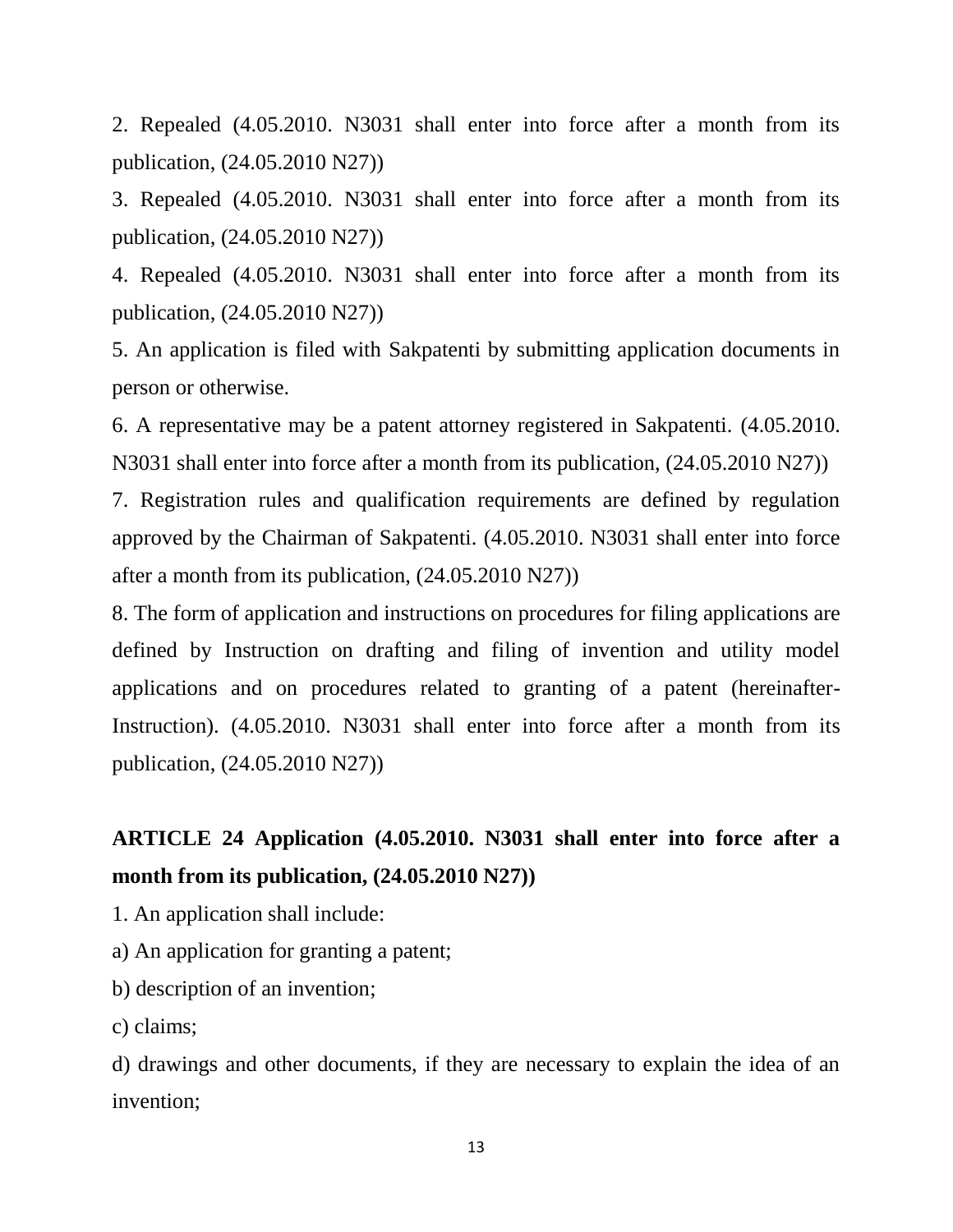e) abstract of an invention, which is only of informative nature.

2. If an application is filed by applicant's representative, a document certifying representation authority shall be attached to application at the time of filing or within two months from the filing date.

3. If an application is filed by applicant's successor, a document certifying successor's status shall be attached to application at the time of filing or within two months from the filing date.

4. An application shall be filed in an official language of Georgia, and other application documents - in

any language.

5. In case of filing application documents in foreign language, the applicant shall provide the Georgian translation within two months from the date of their submission. Failure to do so will render void the application materials presented in foreign language.

**ARTICLE 25. Repealed (4.05.2010. N3031 shall enter into force after a month from its publication, (24.05.2010 N27))**

**ARTICLE 26. Repealed (4.05.2010. N3031 shall enter into force after a month from its publication, (24.05.2010 N27))**

#### **ARTICLE 27. The Date of Application Filing (4.05.2010. N3031 shall enter into force after a month from its publication, (24.05.2010 N27))**

An application shall be considered filed from the moment an application claiming a patent, description of invention, claims and drawings of the invention (if noted in the description of the invention) are submitted.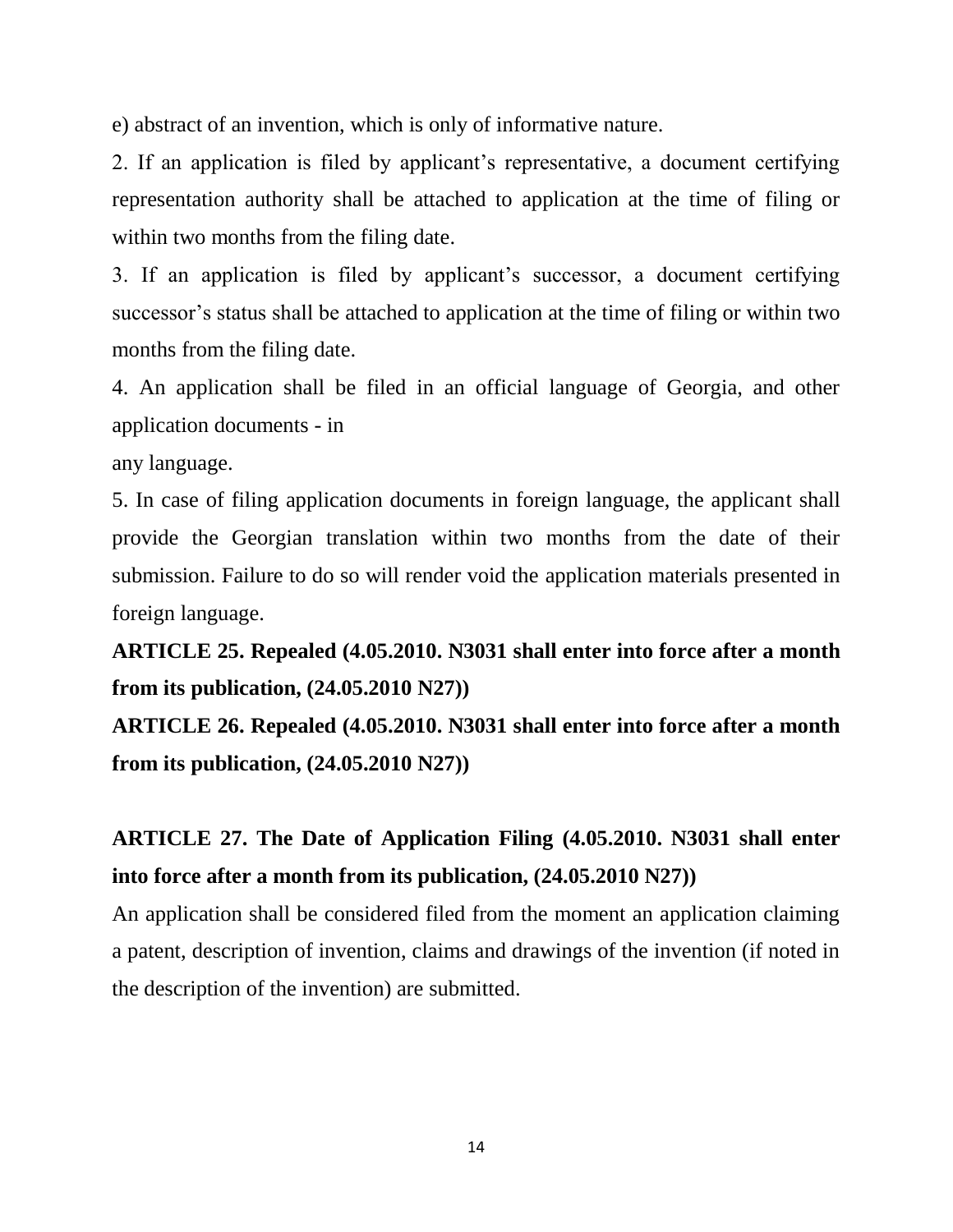#### **ARTICLE 28. Unity of the invention (4.05.2010. N3031 shall enter into force after a month from its publication, (24.05.2010 N27))**

1. An invention must satisfy a requirement of integrity of invention, namely, an application shall contain a single invention or a group of inventions linked by single inventive idea. (4.05.2010. N3031 shall enter into force after a month from its publication, (24.05.2010 N27))

2. Repealed (4.05.2010. N3031 shall enter into force after a month from its publication, (24.05.2010 N27))

### **ARTICLE 29. Joining and Dividing Applications (4.05.2010. N3031 shall enter into force after a month from its publication, (24.05.2010 N27))**

1. An applicant has the right:

a) to divide submitted application into separate parts and file a divisional application;

b) to join applications and file a joint application.

2. An application divided according to par. 1(a) of this Article retains initial filing date with Sakpatenti and date of priority.

3. An application joined under par. 1(b) of this Article retains priority for each constituting application.

4. Divisional or joint application can be filed before Sakpatenti decides on granting a patent.

#### **ARTICLE 30. Priority (4.05.2010. N3031 shall enter into force after a month from its publication, (24.05.2010 N27))**

1. An applicant willing to apply for the Convention priority is required to file application with Sakpatenti within twelve months from the date of filing of earlier application for this invention in other state party to the Paris Convention or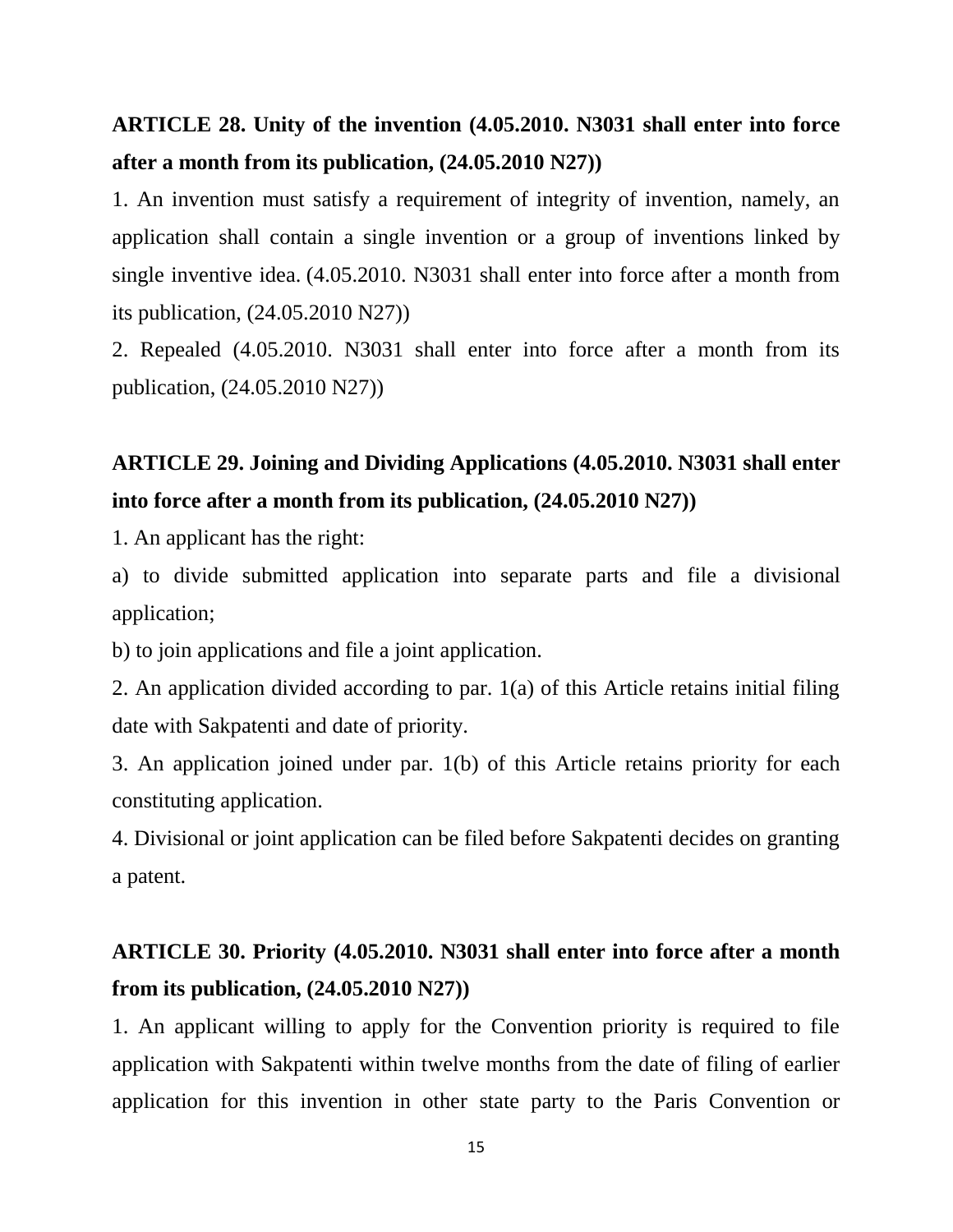member state of the World Trade Organization. (4.05.2010. N3031 shall enter into force after a month from its publication, (24.05.2010 N27))

2. An applicant willing to utilize exhibition priority is required to file application with Sakpatenti within six months from the date of exposition of an invention at official/officially recognized exhibition held in state party to the Paris Convention or any member state of the World Trade Organization. Convention and exhibition priorities do not extend each others' time limits. (4.05.2010. N3031 shall enter into force after a month from its publication, (24.05.2010 N27))

3. In cases where applicant, for excusable reasons, fails to file application with Sakpatenti in time limits under par. 1 and 2 of this Article claiming Convention or exhibition priority, he/she may file an application within the following two months. (4.05.2010. N3031 shall enter into force after a month from its publication, (24.05.2010 N27))

4. An applicant willing to apply for the Convention or exhibition priority shall:

a) indicate such willingness at the time of filing application with Sakpatenti or within 4 months from filing date, but not later than 16 months from the date of establishment of a claimed priority; (2.07.2010 N 3278)

b) provide Sakpatenti with document certifying the right to claim priority within 3 months from the date of claiming Convention or exhibition priority. (4.05.2010. N3031 shall enter into force after a month from its publication, (24.05.2010 N27))

5. Priority may be established:

a) repealed (4.05.2010. N3031 shall enter into force after a month from its publication, (24.05.2010 N27))

b) by earlier application filing date with Sakpatenti by the same applicant disclosing essence of an invention, provided that the application on the basis of which such priority is sought was filed within twelve months from the filing date of earlier application for an invention. The applicant should declare such claim of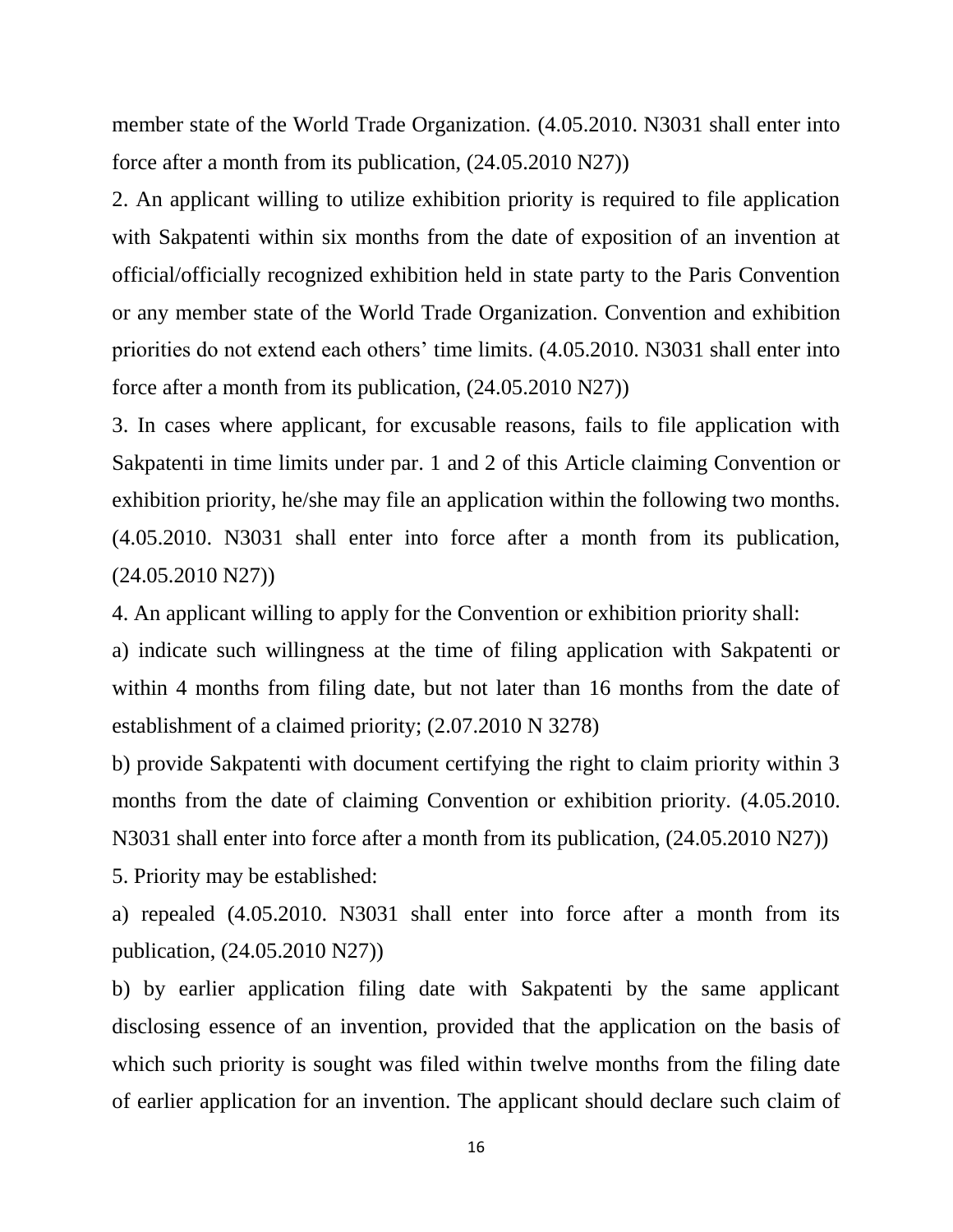priority at the moment of submitting application to Sakpatenti or within 4 months from the application, but not later than 16 months from establishment of a claimed priority. Hereby, an application whose priority was sought is considered withdrawn; (4.05.2010. N3031 shall enter into force after a month from its publication, (24.05.2010 N27))

c) on the basis of several applications filed earlier, where each of these conforms to the conditions set in preceding sub-paragraph. (4.05.2010. N3031 shall enter into force after a month from its publication, (24.05.2010 N27))

6. The priority shall not be established by the filing date of an application for which an earlier priority has already been claimed.  $(4.05.2010, N3031)$  shall enter into force after a month from its publication, (24.05.2010 N27))

**ARTICLE 31. Repealed (4.05.2010. N3031 shall enter into force after a month from its publication, (24.05.2010 N27))**

## **CHAPTER VI. PATENT EXAMINATION AND GRANTING OF PATENT ARTICLE 32. Examination of Application (4.05.2010. N3031 shall enter into force after a month from its publication, (24.05.2010 N27))**

1. Sakpatenti conducts patent examination, on the basis of which it takes the decision about granting a patent.

2. Patent examination comprises confirmation of application filing date, examination of the formal requirements and substantive examination.

3. During examination, Sakpatenti may request the applicant to amend or correct the application or present explanations that are necessary to continue examination of application and publication of application materials. The applicant shall comply with the request within 2 months from the date of notification. Where applicant fails to comply with the request, Sakpatenti decides on termination of proceedings.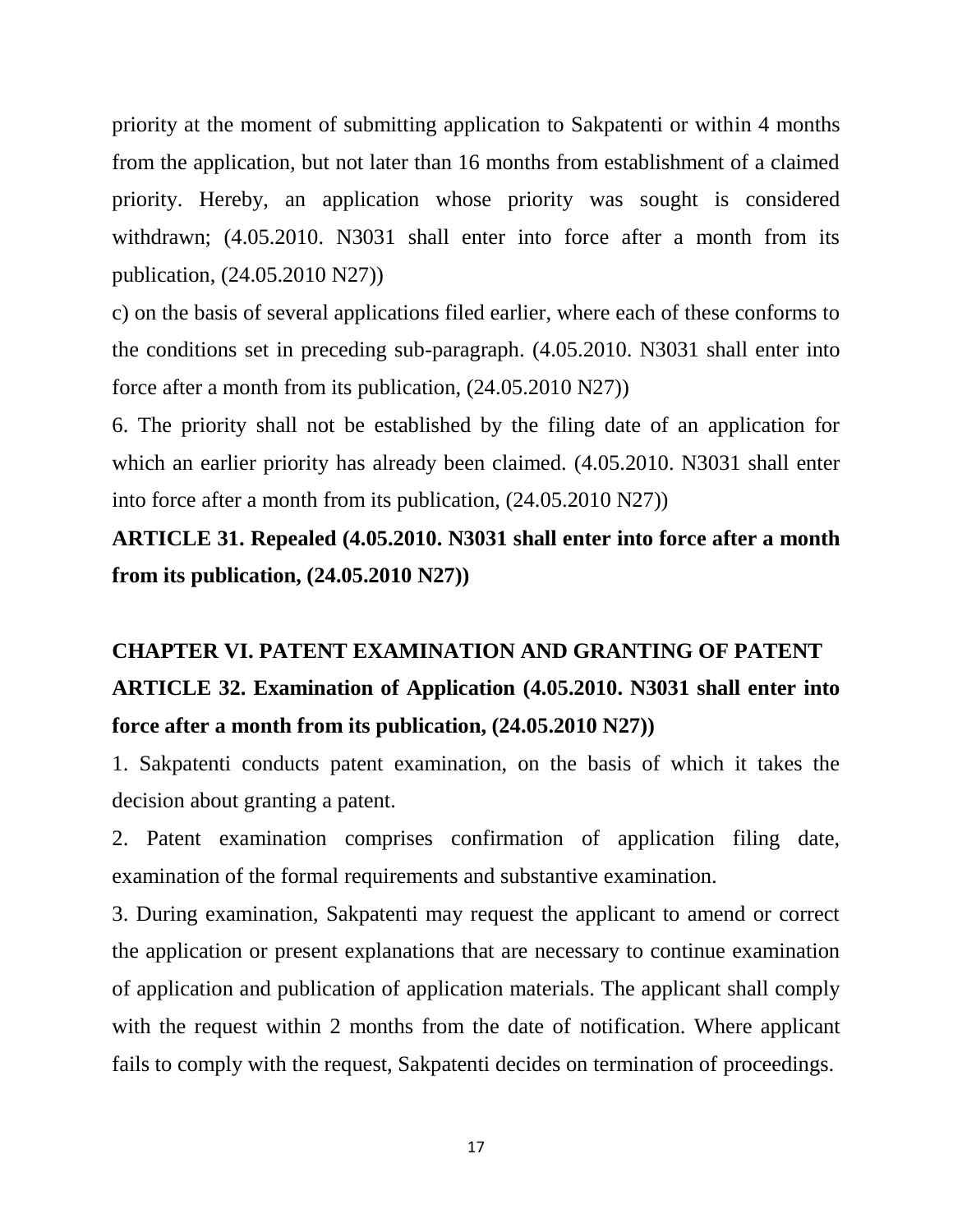#### **ARTICLE 33. Confirmation of the Application Filing Date (4.05.2010. N3031 shall enter into force after a month from its publication, (24.05.2010 N27))**

1. Sakpatenti confirms the filing date of an application within two weeks from its filing.

2. Where application is found to be lacking any of application materials required by Article 27 of this law, the applicant shall provide such materials within one month from the date of notification.

3. Where applicant complies with the requirements of par. 2 of this Article, the date of compliance shall be considered an application filing date. In case of failure to comply, the application shall not be considered filed.

4. Where description of an invention refers to drawings that are not attached to the application, the applicant shall present such drawings within the term provided by par. 2 of this Article. Where drawings are submitted in time, the date of receipt of such drawings shall be considered an application filing date. In case of failure to comply with the term, the date of receiving application without drawings shall be considered an application filing date, while any reference to the drawings shall be considered omitted.

### **ARTICLE 34. Examination of Formal Requirements (4.05.2010. N3031 shall enter into force after a month from its publication, (24.05.2010 N27))**

1. Within two weeks from the confirmation of an application filing date, Sakpatenti conducts examination of formal requirements consisting of a check of integrity of application and compliance with the form.

2. If an application meets the formal requirements, Sakpatenti decides to conclude examination of the formal requirements.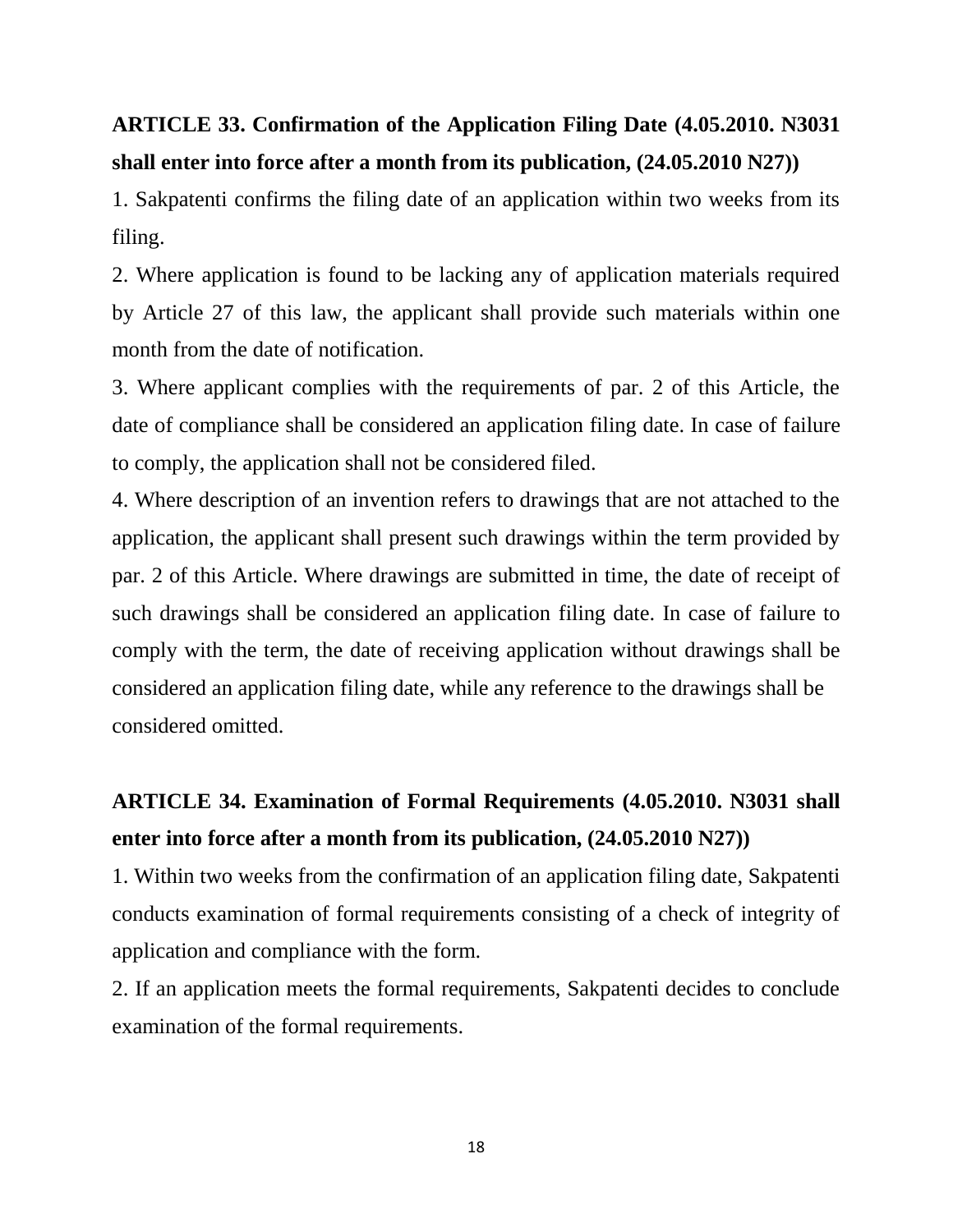#### **ARTICLE 35. Substantive Examination (4.05.2010. N3031 shall enter into force after a month from its publication, (24.05.2010 N27))**

1. Sakpatenti conducts substantive examination within six months from the completion of the formal requirements' examination, in order to determine the object of protection and the state of the art. (4.05.2010. N3031 shall enter into force after a month from its publication, (24.05.2010 N27))

<sup>1</sup>. In order to determine the object of protection as described in the application, claims, its description and unity, as well as compliance with the requirements of Articles 16 and 17 of this Law, are subject to substantial examination. (4.05.2010. N3031 shall enter into force after a month from its publication, (24.05.2010 N27))

1<sup>2</sup>. In order to determine the state of the art, Sakpatenti conducts research and examination of novelty. Once proven that the application meets the requirements of examination of novelty, Sakpatenti decides on granting a patent. **(**4.05.2010. N3031 shall enter into force after a month from its publication, (24.05.2010 N27))

1<sup>3</sup>. Where expert is fully convinced that an invention is clearly derived from existing state of the art, Sakpatenti, after hearing considering expert's proposal, decides on examination of an inventive step, on the basis of which Sakpatenti decides on granting a patent. (4.05.2010. N3031 shall enter into force after a month from its publication, (24.05.2010 N27))

2. Repealed (4.05.2010. N3031 shall enter into force after a month from its publication, (24.05.2010 N27))

3. Repealed (4.05.2010. N3031 shall enter into force after a month from its publication, (24.05.2010 N27))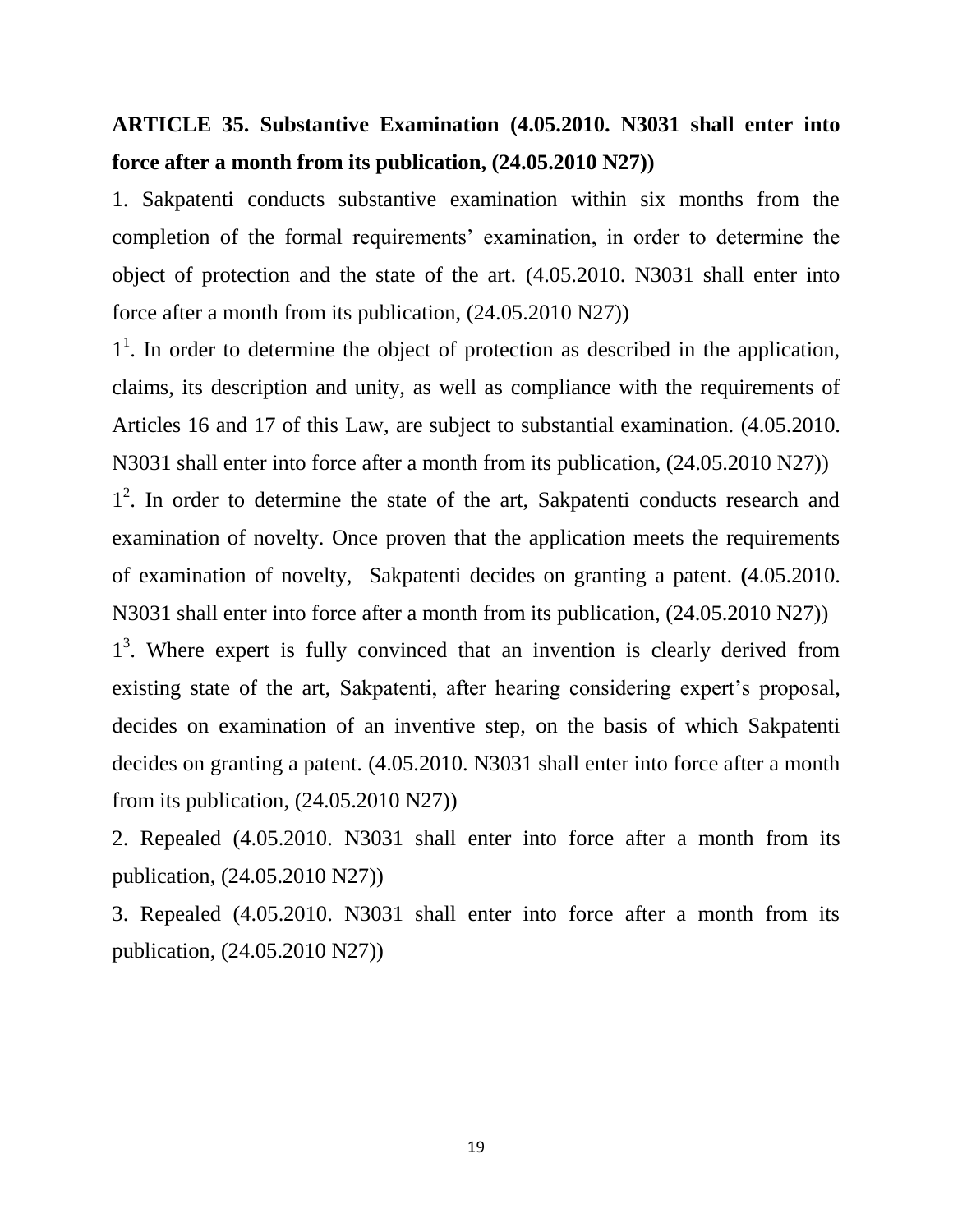## **ARTICLE 36. Procedure for Deciding on the Substantive Examination of Application 4.05.2010. N3031 shall enter into force after a month from its publication, (24.05.2010 N27))**

In the course of substantive examination of an application, Sakpatenti provides the applicant with the following:

a) decision on establishing an object of protection described in the application;

b) results of research on state of the art (research report);

c) decision on the state of the art, taking into view the results of examination of novelty;

d) decision on granting a patent.

**ARTICLE 37. Repealed (4.05.2010. N3031 shall enter into force after a month from its publication, (24.05.2010 N27))**

**ARTICLE 38. Repealed (4.05.2010. N3031 shall enter into force after a month from its publication, (24.05.2010 N27))**

**ARTICLE 39. Repealed (4.05.2010. N3031 shall enter into force after a month from its publication, (24.05.2010 N27))**

**ARTICLE 40. Decision on Granting a Patent and Publication (4.05.2010. N3031 shall enter into force after a month from its publication, (24.05.2010 N27))**

1. Following decision on granting a patent, Sakpatenti publishes the data of application and abstract of an invention in the Official Bulletin, and exhibits materials of application.

2. In case decision on refusal to grant a patent is overturned by a court decision in force, which grants a patent, Sakpatenti publishes application data and abstract of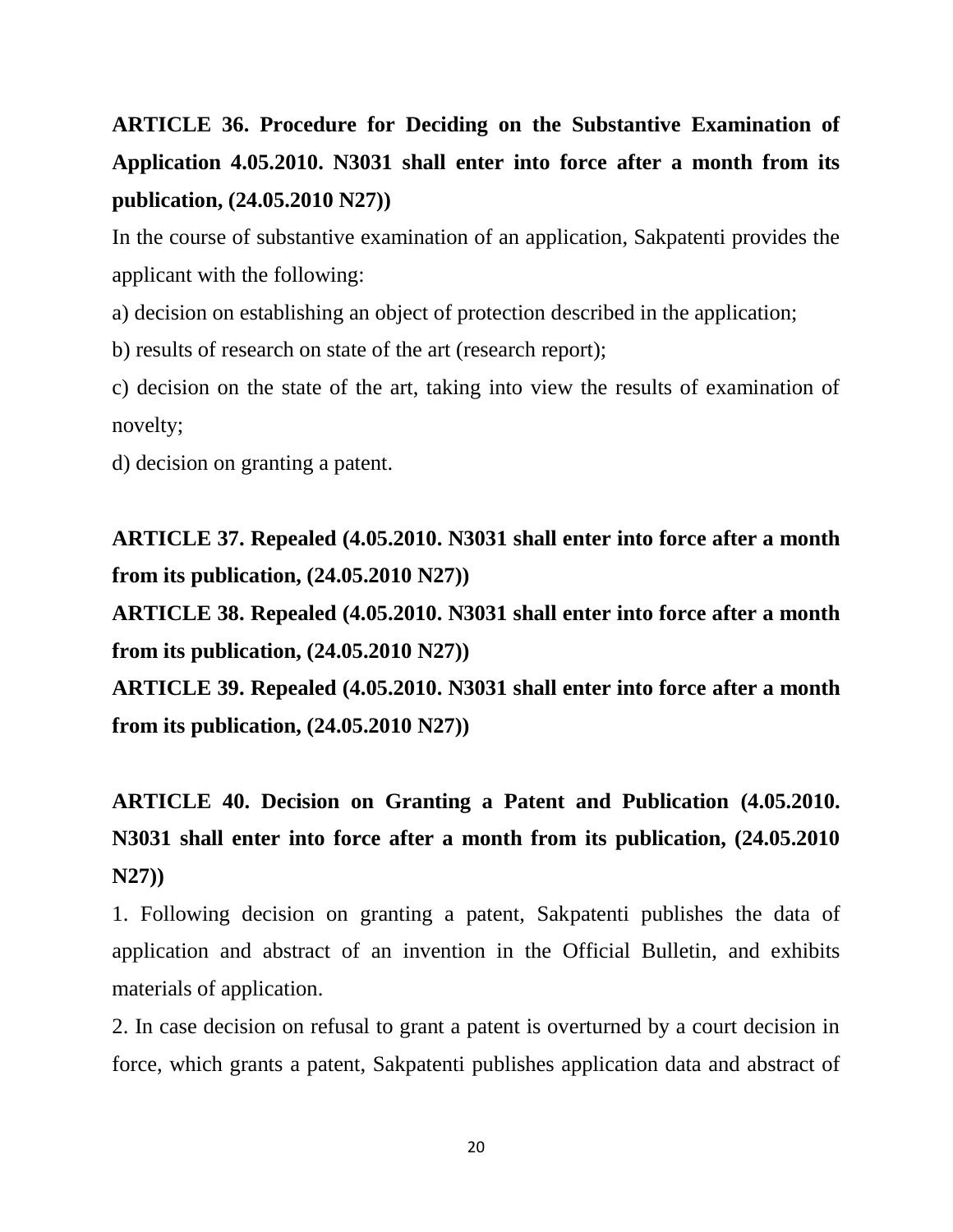an invention in the Official Bulletin, and exhibits application materials within a month from the receipt of a court decision.

### **ARTICLE 40<sup>1</sup> . Amending a Granted Patent (4.05.2010. N3031 shall enter into force after a month from its publication, (24.05.2010 N27))**

1. By request of the patent owner, it is permitted to amend description and claims that has been granted a patent, for the purpose of rectifying accidental mistakes, only where such changes are clearly derived from the substance of documents in question and it is obvious that nothing else could be implied.

2. The rules on amending patent pursuant to par. 1 of this Article are defined by the instruction.

**ARTICLE 40<sup>2</sup> . Disclosure of Information (4.05.2010. N3031 shall enter into force after a month from its publication, (24.05.2010 N27))**Anyone who willfully discloses information on the substance of application filed with Sakpatenti before publication of application data in Sakpatenti Bulletin, except for the applicant or his/her successor, shall be held liable under Georgian law.

## **ARTICLE 40<sup>3</sup> . Grounds for Appeal to the Chamber of Appeals (4.05.2010. N3031 shall enter into force after a month from its publication, (24.05.2010 N27))**

1. An applicant has the right to file an appeal to the Chamber of Appeals against decision of Sakpatenti on completion of the formal requirements examination or termination of proceedings, as well as decision on substantive examination refusing to grant a patent.

2. An interested party has the right to file an appeal to the Chamber of Appeals against decision of the patent examination, claiming non-compliance with the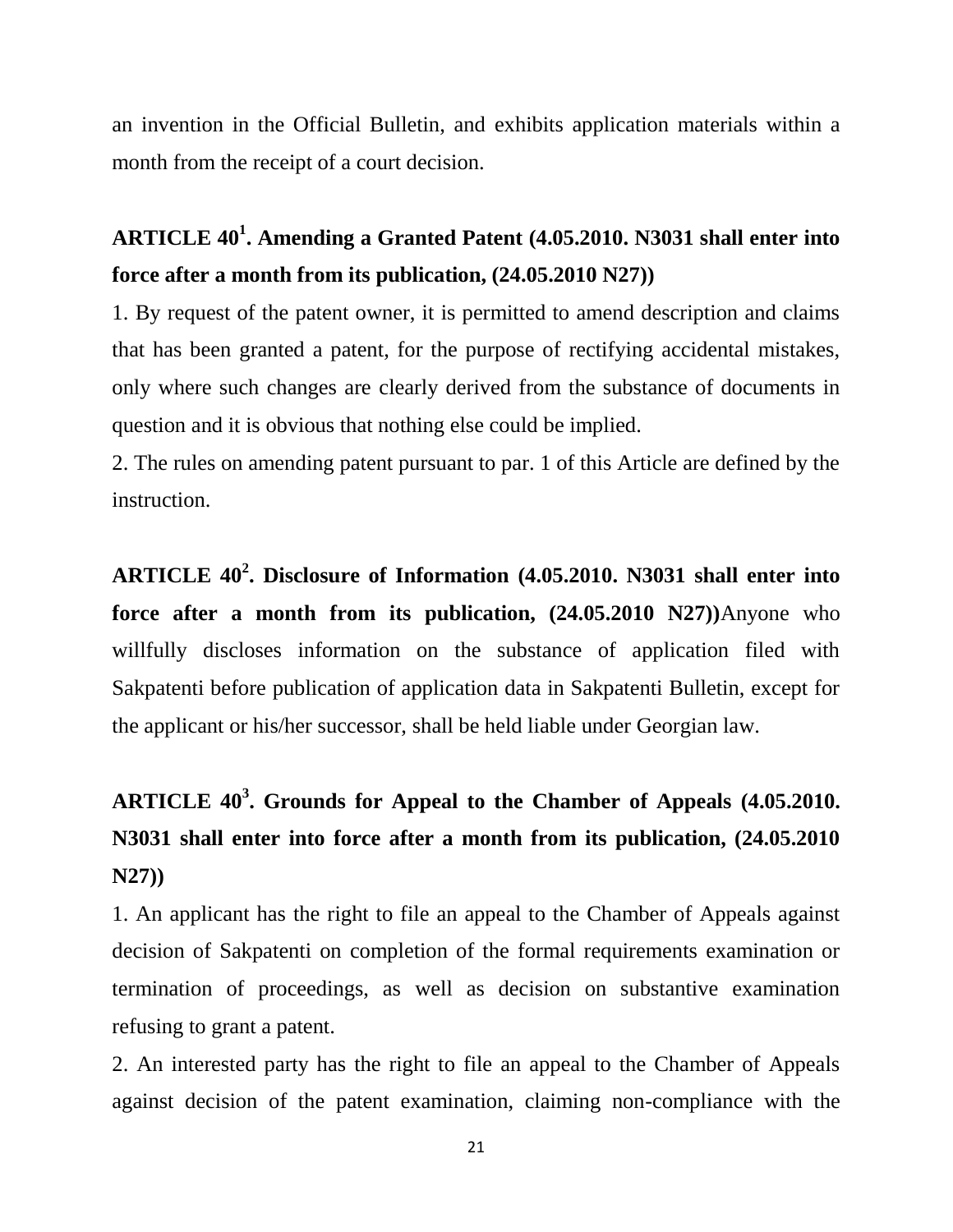requirements of Articles 16 and 17 of this Law or non-compliance of an invention with the criteria of novelty and inventive step provided by par.  $1^2$  and  $1^3$  of Article 35 of this Law. At the same time, it is inadmissible to file an appeal to the Chamber of Appeals against decision of patent examination where appeal is based on the grounds that are subject to ongoing court proceedings and/or there is a court decision on the merits of appeal.

3. An interested party has the right to apply to the Chamber of Appeals with the request to assess criteria of patentability that were not examined by expert in the course of patent examination, and to request a decision on granting a patent on this basis. In assessing the criteria of patentability, the Chamber of Appeal should take into account only those reasons that are presented by the interested party on the basis of relevant documents.

4. The appeal should be filed to the Chamber of Appeals within three months from the date of publication/receipt of the decision in question.

5. The Chamber of Appeals hears the appeal and renders decision within three months from the filing date.

6. Decision by the Chamber of Appeals may be appealed in court within the term provided by law for appealing administrative-legal acts.

### **ARTICLE 40<sup>4</sup> . Conflict of Interest (4.05.2010. N3031 shall enter into force after a month from its publication, (24.05.2010 N27))**

1. The following persons are prohibited from filing an application:

a) an individual currently employed by Sakpatenti or formerly employed by Sakpatenti in the period of 12 months preceding the date of filing an application; b) a legal entity whose member, partner, stockholder or chair is a person noted in sub-paragraph "a".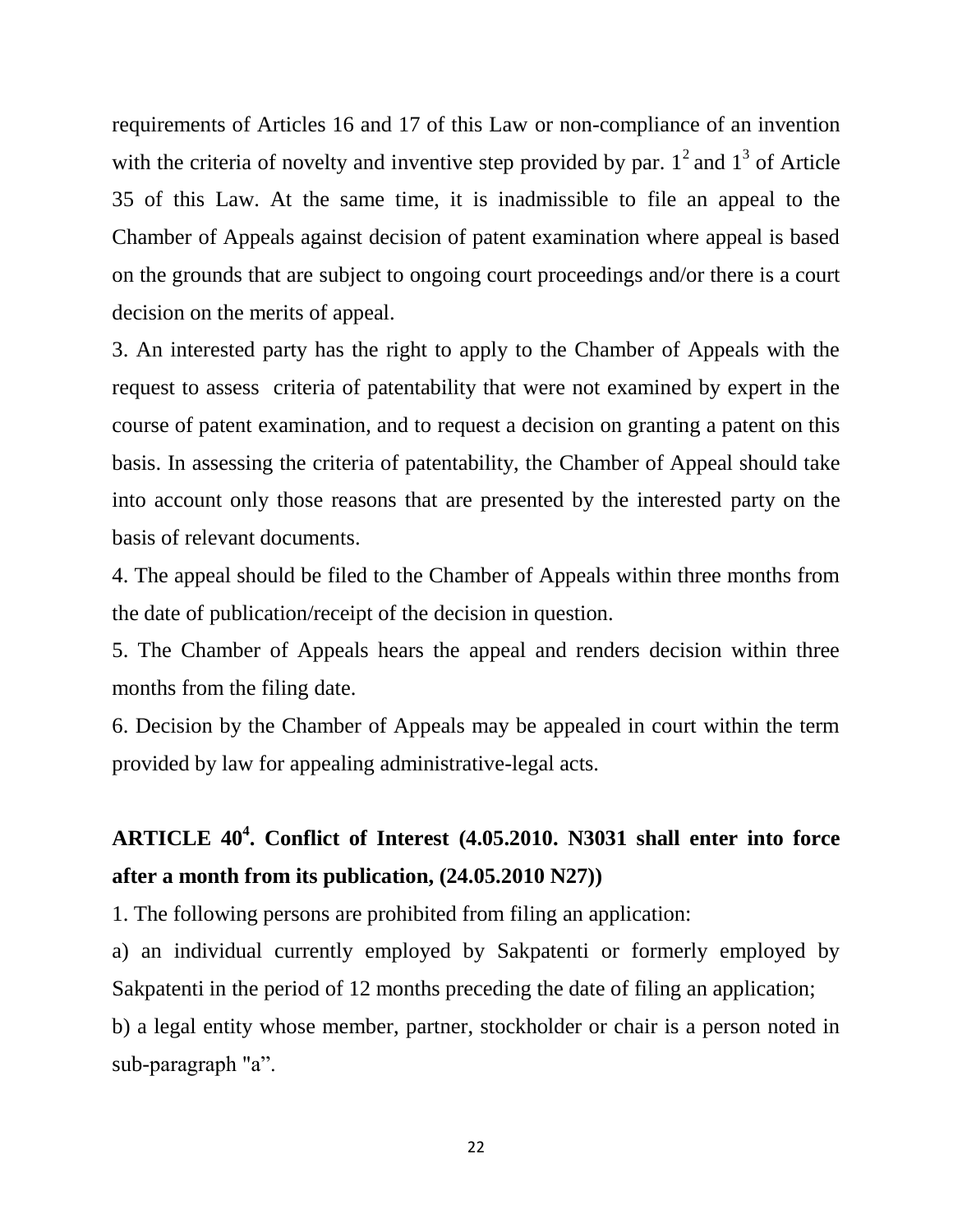2. In deciding a legal dispute related to granting of a patent, a person who took immediate part in delivering the appealed decision shall be prohibited from taking part in the Chamber of Appeals.

3. A person cannot serve as a patent attorney if he/she is currently employed by Sakpatenti or was formerly employed by Sakpatenti as an expert in the period of 12 months preceding the date of patent attorney registration, or if he/she is a firstkin relative of Sakpatenti expert.

### **ARTICLE 41. Granting a Patent (4.05.2010. N3031 shall enter into force after a month from its publication, (24.05.2010 N27))**

1. Sakpatenti registers a patent in the Registry of Industrial Property (hereinafter the Registry) and issues a patent certificate, if: (4.05.2010. N3031 shall enter into force after a month from its publication, (24.05.2010 N27))

a) no appeal was filed to the Chamber of Appeals within the term provided by par. 4 of Article  $40^3$  of this Law;

b) the Chamber of Appeals decides to grant a patent on the basis of an appeal filed under Article  $40^3$  of this Law,

c) the court decides to grant a patent.

2. Sakpatenti defines the form of patent certificate and data to be entered into the Registry. (4.05.2010. N3031 shall enter into force after a month from its publication, (24.05.2010 N27))

3. Any person has the right to access Registry data. (4.05.2010. N3031 shall enter into force after a month from its publication, (24.05.2010 N27))

4. Repealed (4.05.2010. N3031 shall enter into force after a month from its publication, (24.05.2010 N27))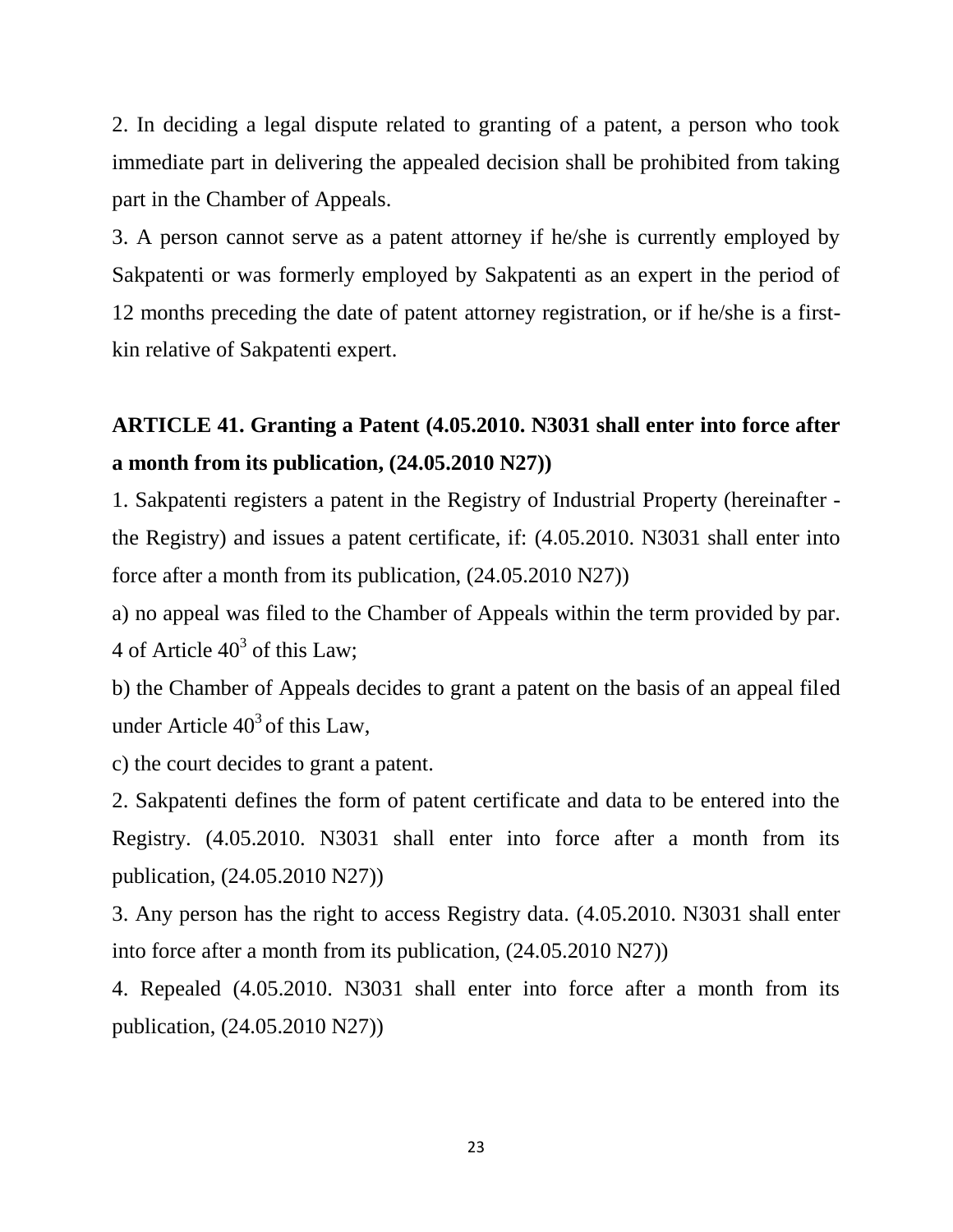#### **ARTICLE 42. Decision Refusing a Grant of Patent (4.05.2010. N3031 shall enter into force after a month from its publication, (24.05.2010 N27))**

1. Sakpatenti decides to refuse granting of a patent where:

a) an application concerns an object that cannot be considered invention under Article 16 of this Law;

b) an application concerns an invention that is not patentable under Article 17 of this Law;

c) an invention does not comply with the criteria of novelty;

d) in cases under par. 13 of Article 35 of this Law, an invention does not meet the criteria of an inventive step;

e) an application does not meet the requirements provided by par. 6 of Article 23 of this Law;

f) description and claim of an invention that form a part of an application are not sufficient for defining an object of protection pursuant to par. 11 of Article 35 of this Law.

2. Where refusal to grant a patent relates only to part of an application, corresponding articles of claims shall be considered withdrawn.

### **ARTICLE 42<sup>1</sup> . Re-Examination of an Invention (4.05.2010. N3031 shall enter into force after a month from its publication, (24.05.2010 N27))**

1. An interested party has the right to request re-examination of an invention within the term of patent validity, on the grounds that an invention does not meet the patentability criteria.

2. An application for re-examination should be supported by the following documents:

a) written argument pertaining to non-compliance of an invention with the patentability criteria;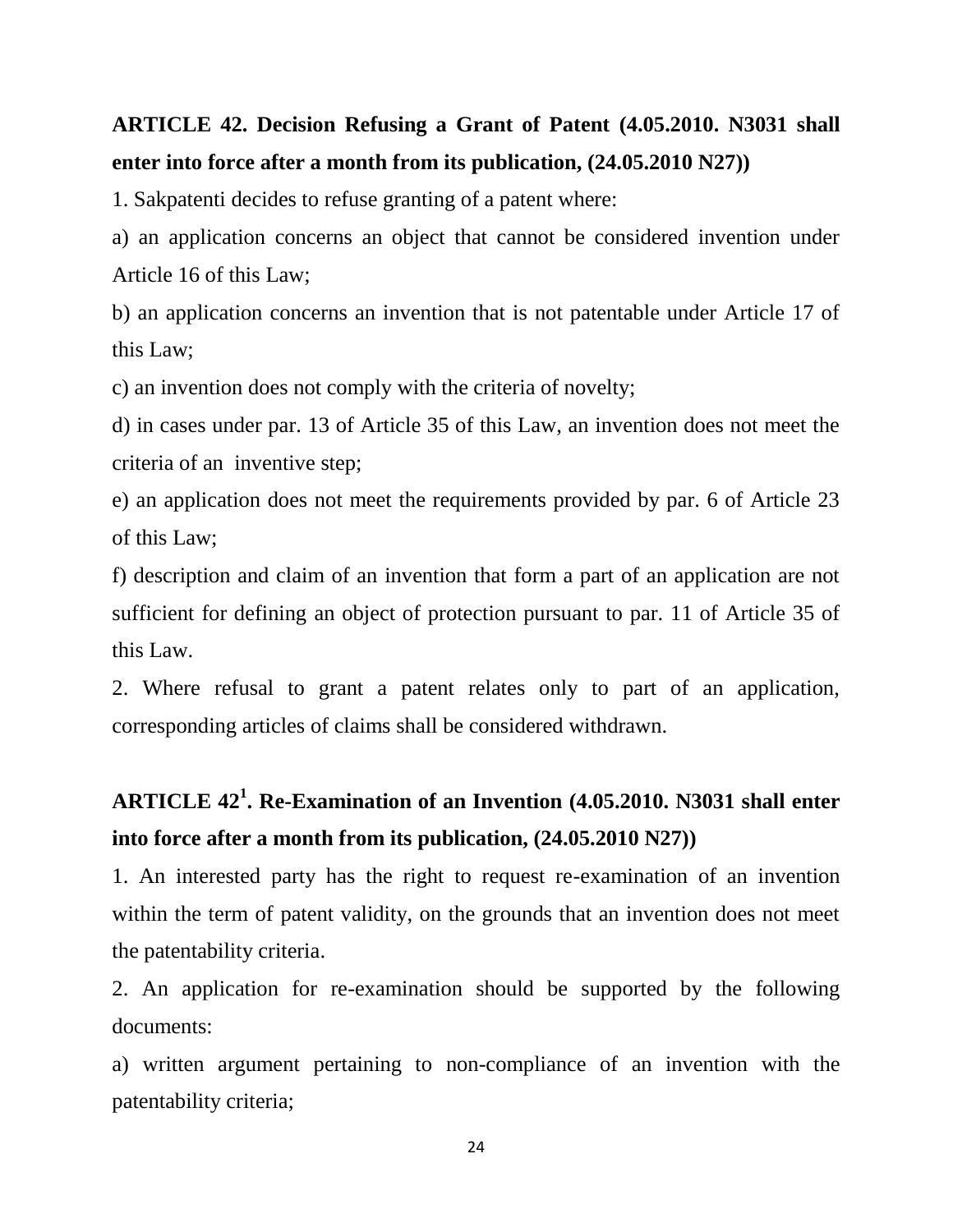b) copies of all issued and published patents that form the basis for party's argument. In addition, where documents required by this sub-paragraph are presented in foreign language, the interested party shall provide their Georgian translation within 1 month. Failure to comply will cause the documents to be considered non-filed.

3. Within two weeks from the date of filing an application for re-examination of invention, patent owner has the right to make written objections that will be taken into account during re-examination.

4. On the basis of re-examination, Sakpatenti decides to decline the request for revocation of the patent or to revoke the patent wholly or partially.

5. The data on full or partial revocation of the patent are published in the Bulletin and recorded into the Registry.

6. Procedures for re-examination of an invention shall be determined by the instruction.

**ARTICLE 43. Repealed (4.05.2010. N3031 shall enter into force after a month from its publication, (24.05.2010 N27))**

**ARTICLE 44. Repealed (4.05.2010. N3031 shall enter into force after a month from its publication, (24.05.2010 N27))**

**ARTICLE 45. Recalling an Application (4.05.2010. N3031 shall enter into force after a month from its publication, (24.05.2010 N27))**

The applicant has the right to recall his/her application before publication.

**ARTICLE 46. Extension and Restoration of Procedural Terms (4.05.2010. N3031 shall enter into force after a month from its publication, (24.05.2010 N27))**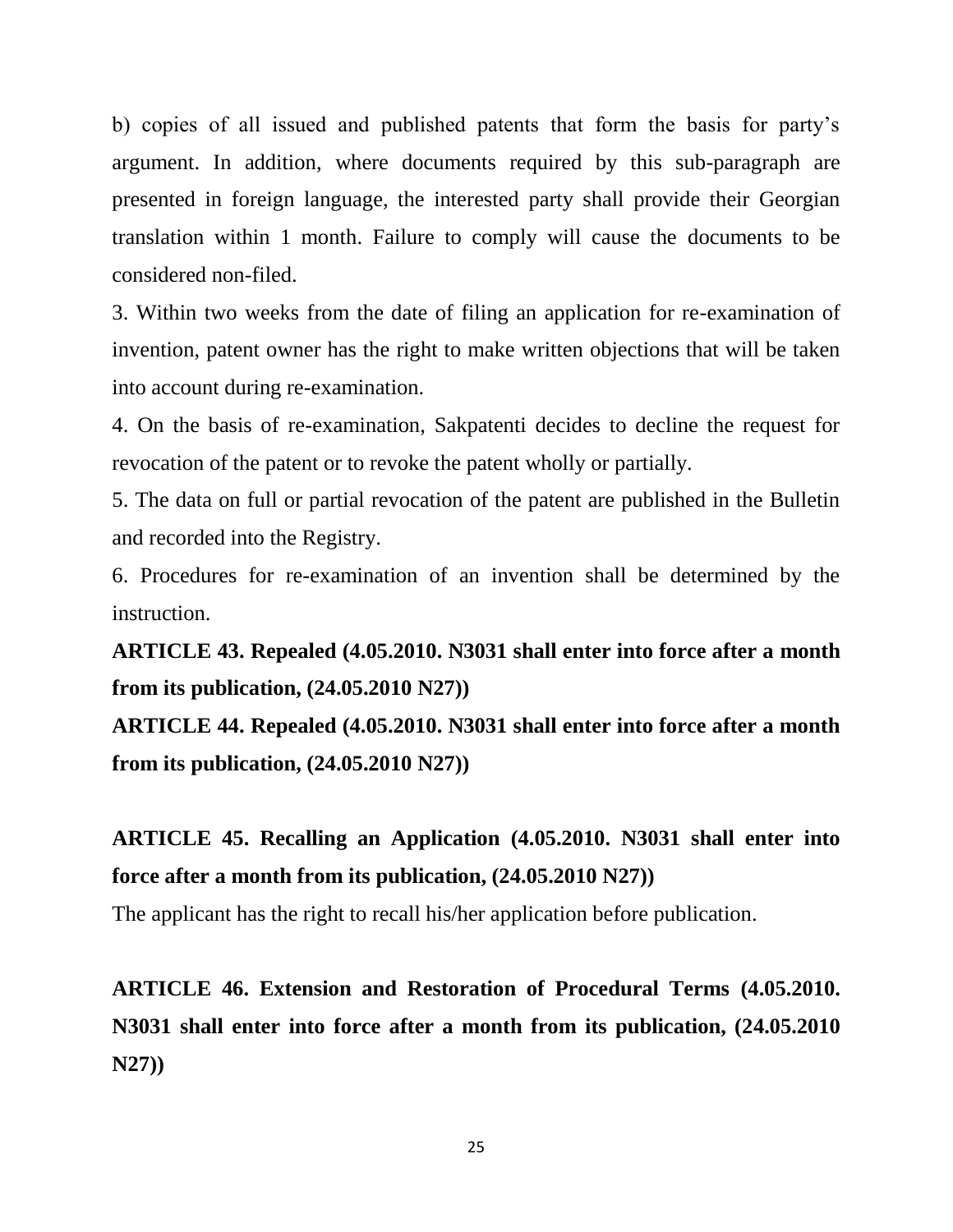1. In the course of application proceedings, in accordance with applicable rules, the applicant has theright to require:

a) suspension of the application review;

b) amendments to the presented application materials, provided that such amendments are not beyond the substance of an invention;

c) extension of time-limit for response to requirements raised by Sakpatenti;

d) reinstatement of application-related rights that were revoked due to failure to meet time-limits.

2. Procedures for actions under par. 1 of this Article are determined by the instruction.

### **ARTICLE 47. Service Fee (4.05.2010. N3031 shall enter into force after a month from its publication, (24.05.2010 N27))**

1. Examination of formal requirements of application, patent examination, publication and registration, yearly continuance of patent protection, appeal, amendments to Registry data and other

activities shall be subject to a fee.

2. Failure to comply with time limits for payment of fees provided in par. 1 of this Article results in termination of application proceedings.

3. Type and amount of fees shall be determined by the decree of the Government of Georgia.

4. Form and rules for payment of fees are determined by the instruction.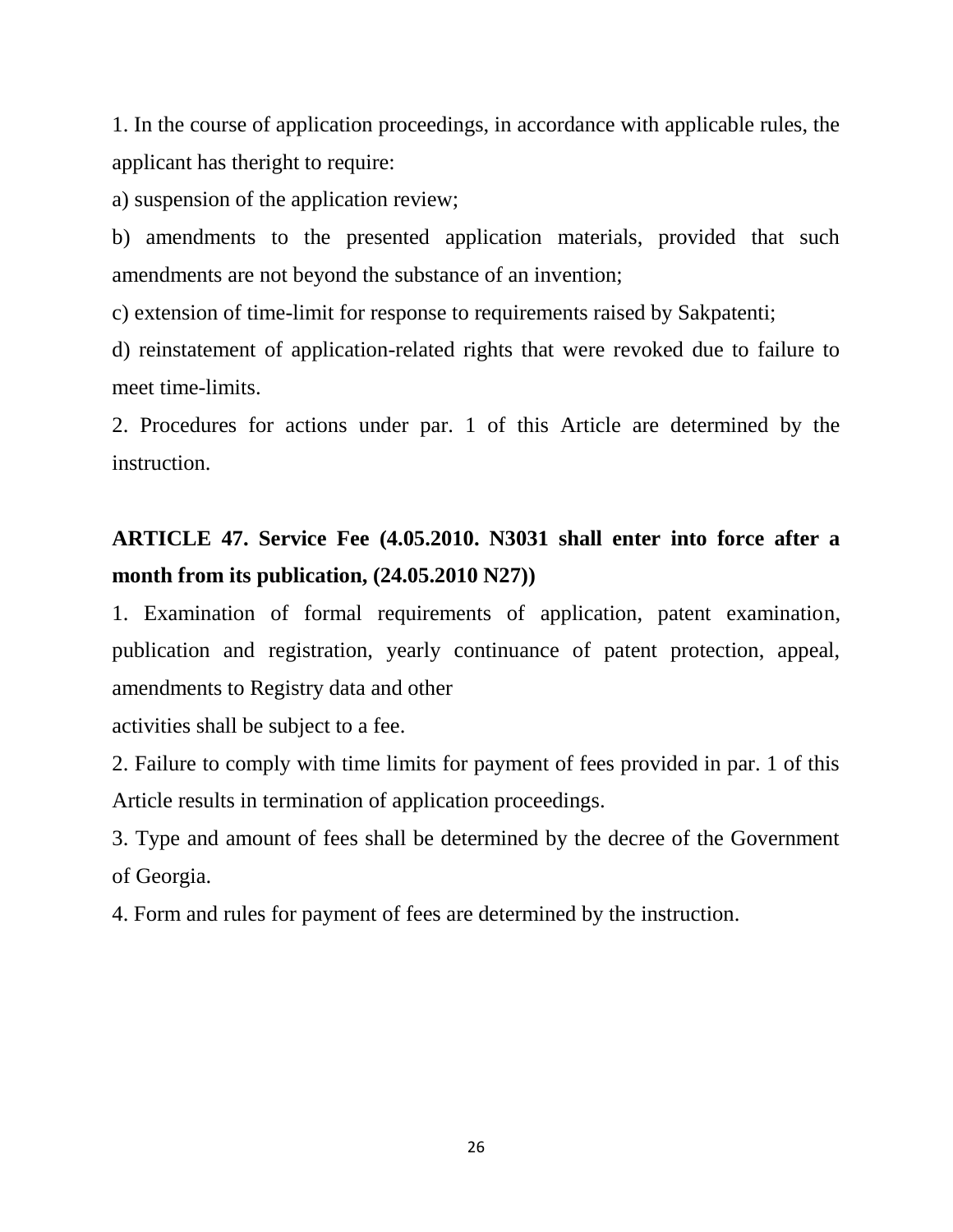## **CHAPTER VII. SCOPE OF EXCLUSIVE RIGHTS DERIVING FROM PATENT(4.05.2010. N3031 shall enter into force after a month from its publication, (24.05.2010 N27))**

#### **ARTICLE 48. Scope of Exclusive Rights (4.05.2010. N3031 shall enter into force after a month from its publication, (24.05.2010 N27))**

1. The patent owner uses invention at his/her discretion. The patent owner has the right to sell or dispose of the patent otherwise, issue private license on the use of patent in accordance with applicable rules or/and to lease the patent.

2. The patent vests its holder with the exclusive rights to prohibit others, without holder's permission, from:

a) production, sale, offer for sale, use, import or other market use of a product protected by patent;

b) use or offer for sale of a patented method;

c) sale, offer for sale, use, import or other market use of a product directly made by the use of a patented method.

3. Where exclusive right of the patent holder extends to the patent protecting the method for producing a new product, any other similar product made by another person will be deemed produced by the use of this method, until proven otherwise.

4. Where patent is held by several persons:

a) transfer of patent right, issuing private license for use of patent or patent lease requires consent of all owners;

b) each patent owner has a right to use a patented object at his/her own production without consent of the other patent owners.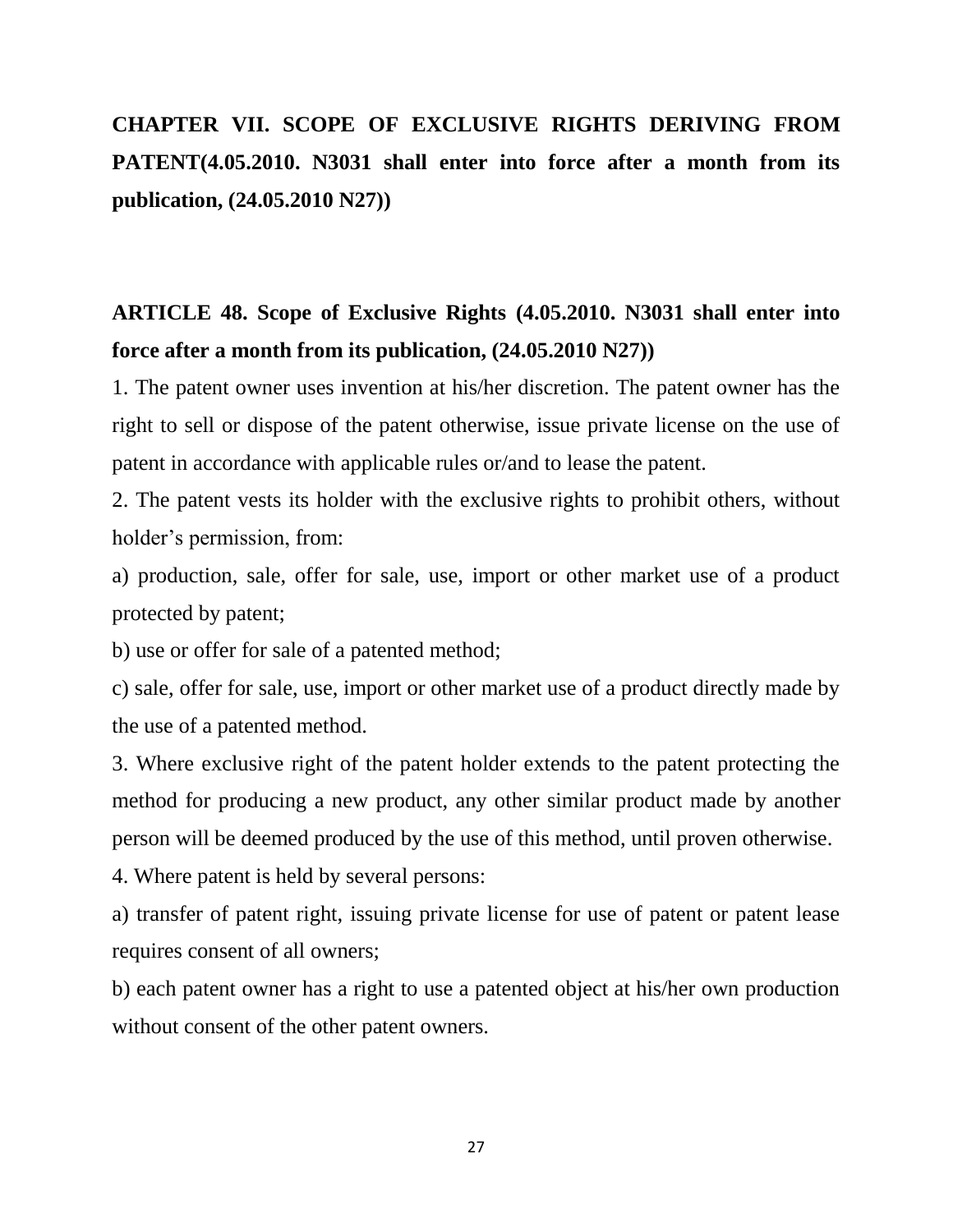#### **ARTICLE 49. Repealed (4.05.2010. N3031 shall enter into force after a month from its publication, (24.05.2010 N27))**

**ARTICLE 50. Repealed (4.05.2010. N3031 shall enter into force after a month from its publication, (24.05.2010 N27))**

### **ARTICLE 51. Conditional Rights (4.05.2010. N3031 shall enter into force after a month from its publication, (24.05.2010 N27))**

The applicant holds conditional entitlement to all rights accorded by the patent, from the day of publishing an application until he/she is granted a patent. In case a patent is not granted, these rights will not be considered established.

**ARTICLE 52. Limitation of Exclusive Rights (4.05.2010. N3031 shall enter into force after a month from its publication, (24.05.2010 N27))**The following shall not be considered a violation of exclusive rights:

a) further dissemination or other use of the product produced by the patent owner or under his/her permission and put on the market;

b) private use of invention for personal ends, unless such action is not intended for commercial purposes;

c) use of invention abroad the foreign vessel, aircraft or land transport present on the territory of Georgia. In such cases, invention should be used exclusively abroad such transportation means and not for entrepreneurial purposes;

d) use of invention in cases of natural disaster, catastrophe, epidemic or other emergency situations.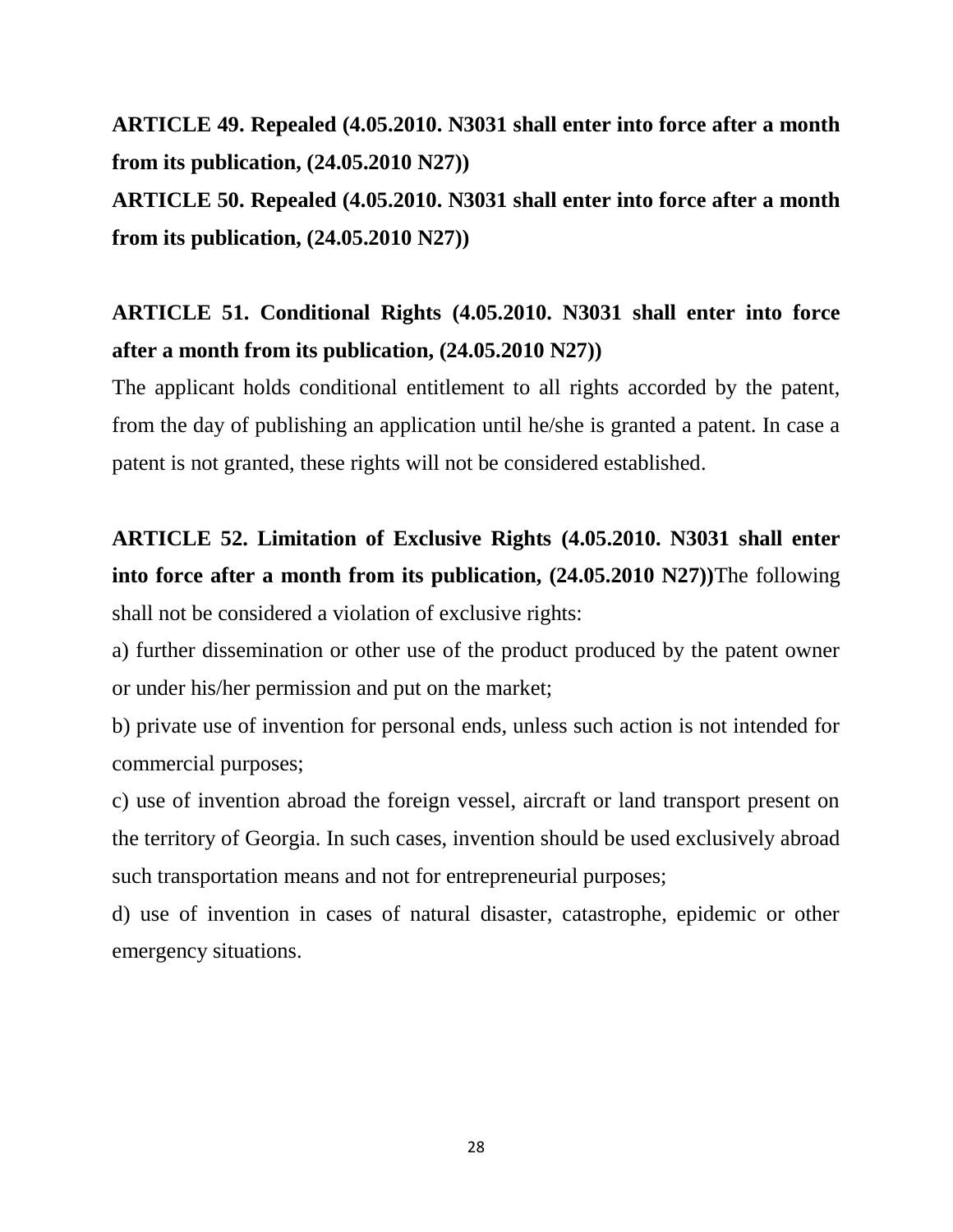#### **ARTICLE 53. Right of Prior Use (4.05.2010. N3031 shall enter into force after a month from its publication, (24.05.2010 N27))**

1. Right of prior use is a right of a person to use the patent regardless of its effect, where such person has been using invention in good faith or conducted preparatory works for its use prior to the date of filing patent application in Sakpatenti or the priority establishment date. (2.07.2010 N 3278)

2. The right of prior use entitles third persons to use invention exclusively for purposes and in volume corresponding to its purposes and volume of its past use or preparatory works, up to the date of filing or establishment of priority. (2.07.2010 N 3278)

3. The right of prior use shall not be licensed privately.

4. It is permitted to transfer the right of prior use only together with an enterprise where actions referred to in par. 2 of this Article were undertaken.

### **ARTICLE 54. Revocation of the Patent (4.05.2010. N3031 shall enter into force after a month from its publication, (24.05.2010 N27))**

1. A patent may be revoked by Sakpatenti:

a) on the application of the patent owner;

b) in cases of non-payment of the yearly fee for extension of patent protection;

c) based on results of re-examination of an invention.

2. A patent revoked pursuant to sub-par. 1(b) of this Article may be reinstated if the patent owner pays the next-year fee for patent validity within 6 months from expiry of the term for payment of the annual patent validity fee. Following six months from the expiry of the afore-noted term, revoked patent may be reinstated if the patent holder pays patent restoration and validity fees.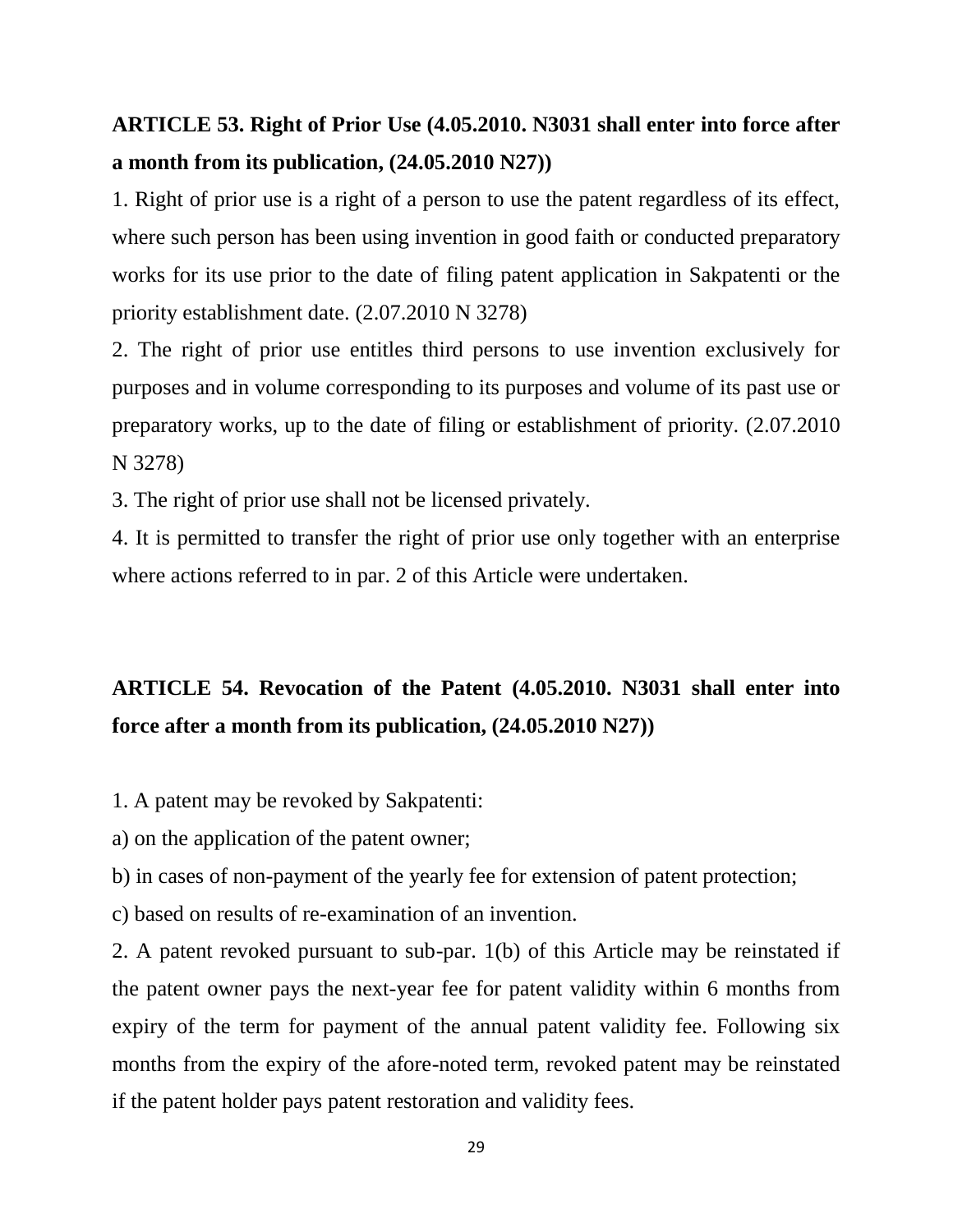3. In cases where next-year fee for patent validity is not paid before expiry of the term noted in par. 2 of this Article, the patent is considered revoked from the date of expiry of the term.

4. Information on patent revocation and reinstatement is recorded in the Registry.

5. The patent is considered reinstated from the date of publishing corresponding information.

### **ARTICLE 55. Right of Further Use (4.05.2010. N3031 shall enter into force after a month from its publication, (24.05.2010 N27))**

Any person, who has utilized an invention protected by patent in good faith or conducted preparations for exploitation of such invention from the date of patent revocation on the territory of Georgia until its reinstatement has the right to continue its use for entrepreneurial purposes. Transfer of this right is permitted only together with the enterprise (right of further use).

**ARTICLE 56. Repealed (4.05.2010. N3031 shall enter into force after a month from its publication, (24.05.2010 N27))**

### **ARTICLE 57. Invalidation of a Patent (4.05.2010. N3031 shall enter into force after a month from its publication, (24.05.2010 N27))**

1. A court shall declare a patent invalid where it has established that:

a) an object of patent is not patentable;

b) a patent does not describe an invention to the degree that makes its realization possible;

c) object of patent falls in the category of objects that cannot be patented under Article 16 of this Law;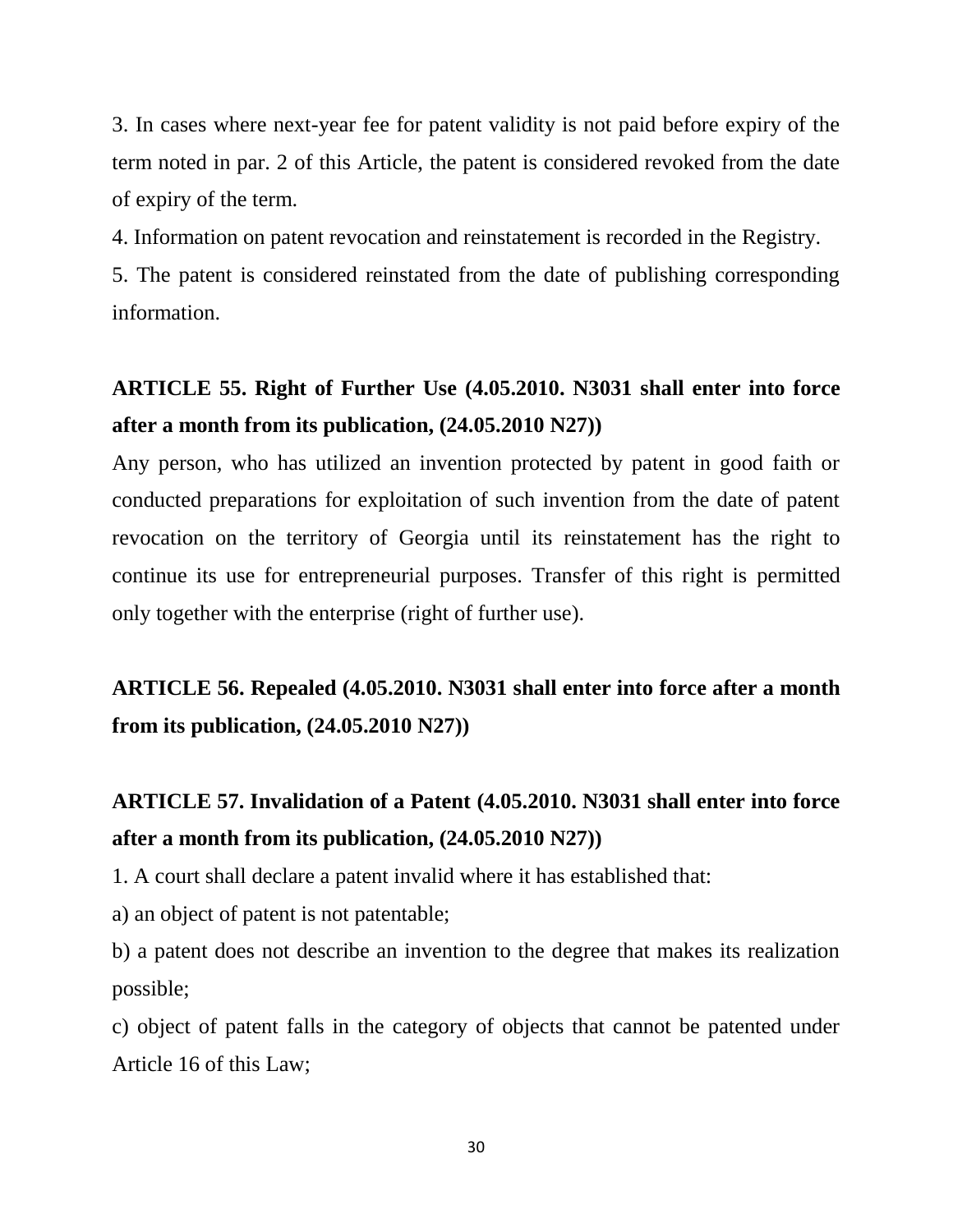d) object of patent falls in the category of objects that cannot be considered an invention under Article 17 of this Law;

e) object of patent falls beyond the scope of application in respect of which the priority was established, or the patent is granted on the basis of a divisional application and its object is beyond the scope of the first application;

f) if the patent owner had no right to hold patent in accordance with Article 19 of this Law.

2. In cases envisaged by sub-par. 1(f) of this Article, an interested party may request an entitlement to a patent instead of requesting its invalidation.

3. Information on invalidation of patents is recorded in the Registry.

#### **ARTICLE 58. Results of Patent Invalidation (4.05.2010. N3031 shall enter into force after a month from its publication, (24.05.2010 N27))**

As a result of patent invalidation, rights granted by the patent are considered not established.

### **CHAPTER VIII. TRANSFER OF PATENT RIGHTS AND PRIVATE LICENSE ON THE USE OF PATENT (4.05.2010. N3031 shall enter into force after a month from its publication, (24.05.2010 N27))**

### **ARTICLE 59. Private License on Patent Use (4.05.2010. N3031 shall enter into force after a month from its publication, (24.05.2010 N27))**

1. Patent owner has the right to grant private license for the use of a patent.

2. Private license is not a license envisaged by the Law of Georgia on Licenses and Permits.

3. Private license agreement should be concluded in writing. Private license should define the scope of use for the object protected by patent.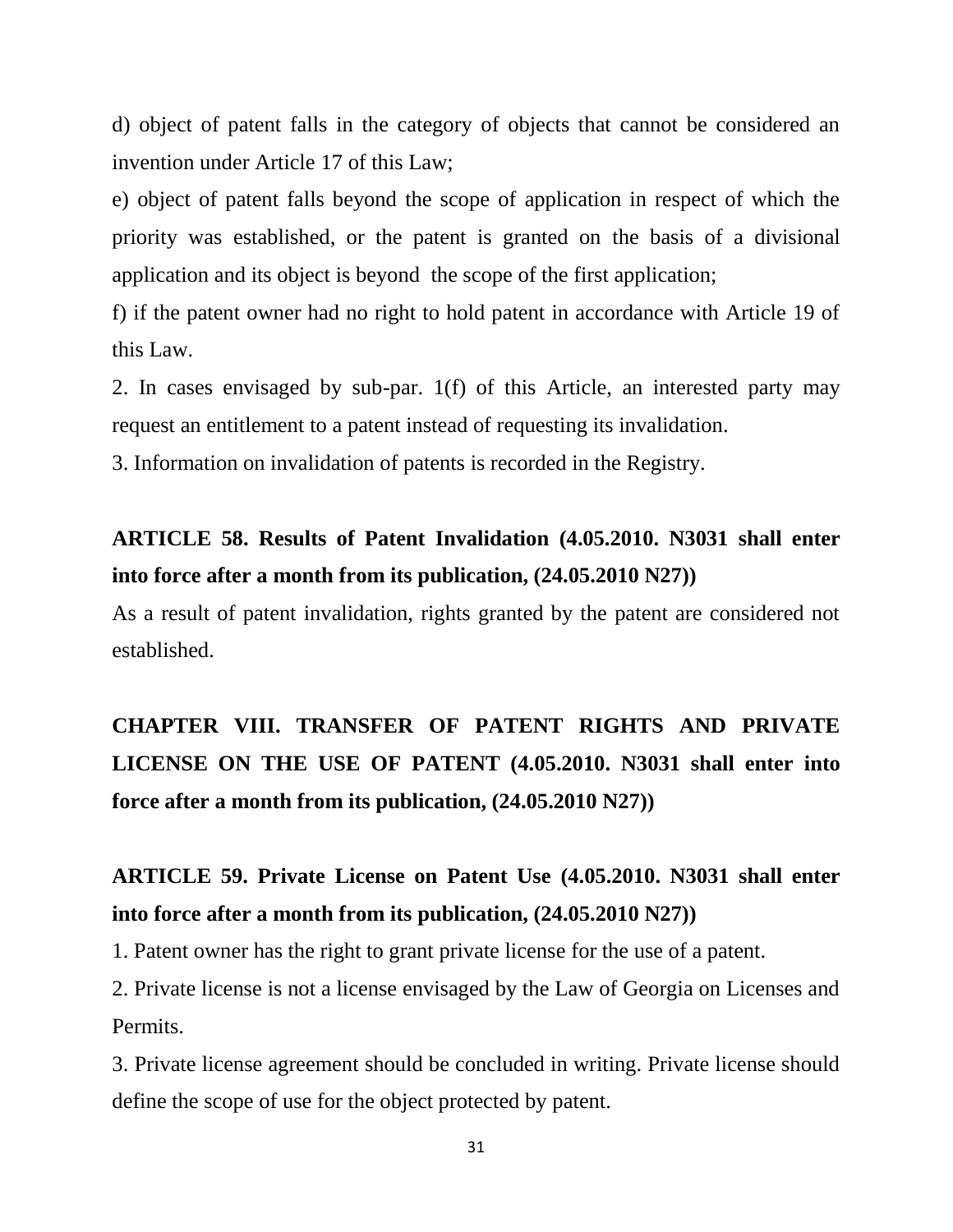4. Private license may be exclusive or non-exclusive. If an agreement on private license does not define a type of license, the license shall be deemed nonexclusive.

5. Granting non-exclusive private license does not deprive the license granter of the right to issue other license on equivalent terms.

6. Granting exclusive private license deprives the license granter of a right to issue other license on equivalent terms.

7. Private license holder has a right to file an appeal in court claiming infringement of the rights deriving from patent, unless the patent owner files an appeal on his/her own accord within reasonable time from being notified such infringement.

8. Private license agreement and amendments thereto may be recorded in the Registry.

### **ARTICLE 60. OPEN LICENSING (4.05.2010. N3031 shall enter into force after a month from its publication, (24.05.2010 N27))**

1. Patent owner has the right to announce open license status where patent has not been a subject of an exclusive license.

2. An open license can be only non-exclusive.

3. An open license status confers any person the right to use patent pursuant to the conditions established by open license.

4. In the case of announcing an open license, the amount of patent fee is halved.

5. Sakpatenti shall be informed about the open license, so that it enters corresponding records in the Registry and publishes data in the Bulletin.

6. Patent owner can request Sakpatenti to terminate open license status at any time. Cancellation of open license status approach does not have an effect on open licenses issued.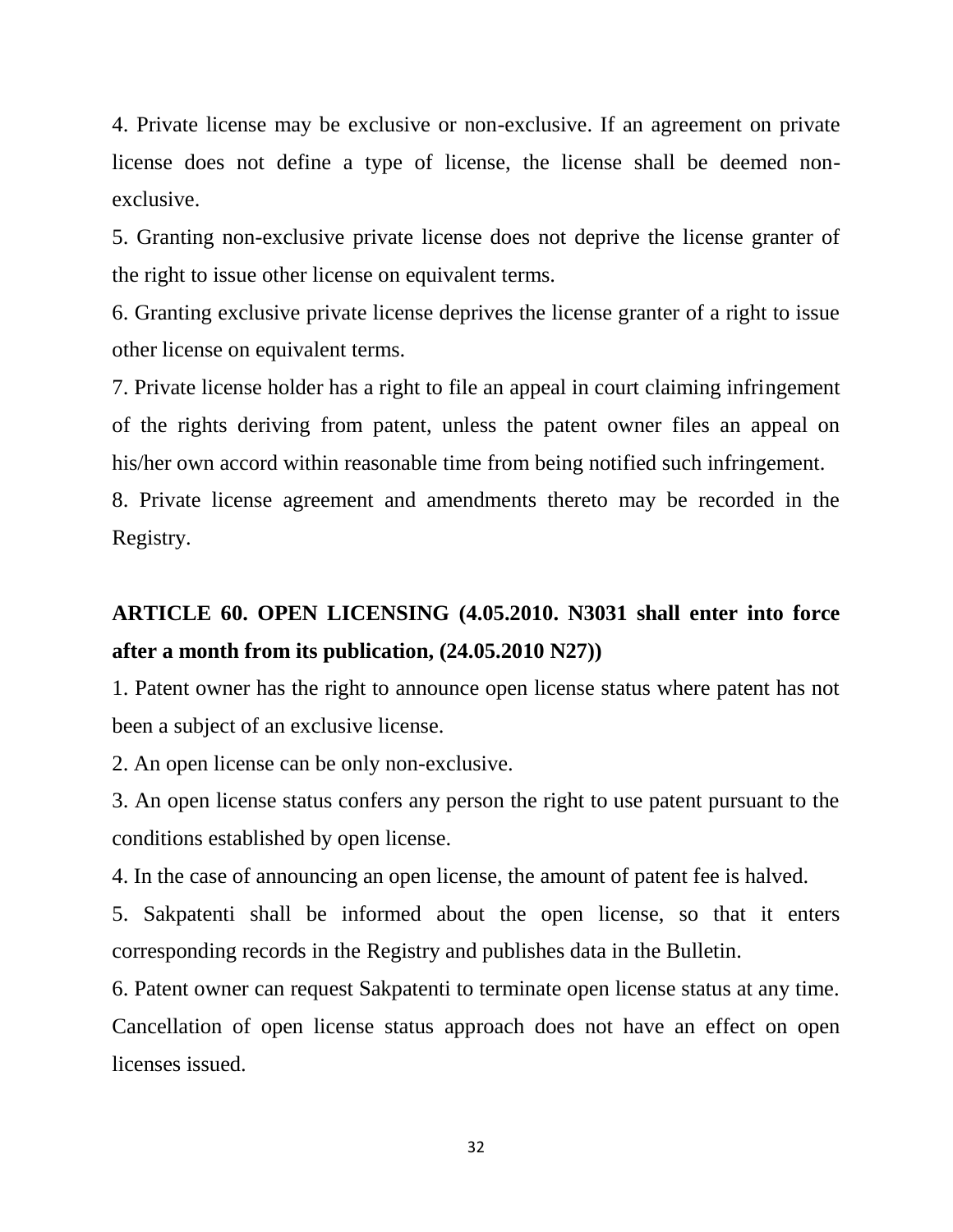### **ARTICLE 60<sup>1</sup> . Transfer of Patent Rights (4.05.2010. N3031 shall enter into force after a month from its publication, (24.05.2010 N27))**

1. Agreement on transfer of exclusive rights shall be concluded in writing.

2. In line with applicable rules, agreement on transfer of exclusive rights and amendments thereto shall be recorded in the Registry and data published in the Bulletin.

3. New owner of the patent shall not use the rights accorded by patent against third parties until relevant changes are entered into the Registry.

**ARTICLE 61. Repealed (4.05.2010. N3031 shall enter into force after a month from its publication, (24.05.2010 N27))**

**ARTICLE 62. Repealed (4.05.2010. N3031 shall enter into force after a month from its publication, (24.05.2010 N27))**

**CHAPTER VIII . PATENT LEASE<sup>1</sup> (4.05.2010. N3031 shall enter into force after a month from its publication, (24.05.2010 N27))**

### **ARTICLE 62<sup>1</sup> . Patent Lease (4.05.2010. N3031 shall enter into force after a month from its publication, (24.05.2010 N27))**

1. Unless provided otherwise by this Law, provisions of Chapter 6, Title 3, Book 2 of the Civil Code of Georgia shall govern agreements on patent lease.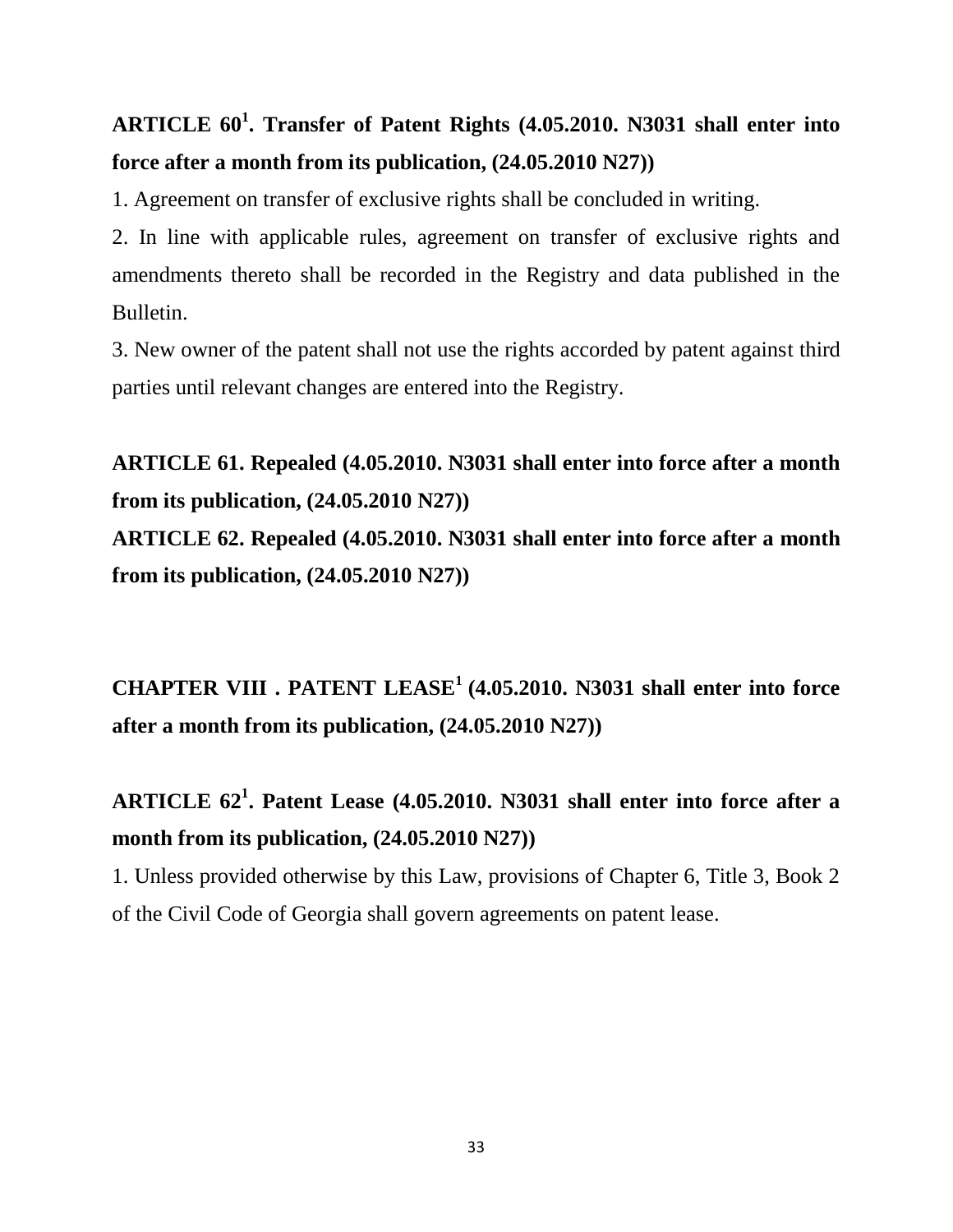# **ARTICLE 62<sup>2</sup> . Form and Procedure for Patent Lease Agreement (4.05.2010. N3031 shall enter into force after a month from its publication, (24.05.2010 N27))**

1. Patent lease agreement shall be concluded in writing. Failure to comply with written form of agreement shall render lease agreement void.

2. A patent cannot be leased simultaneously in favor of multiple persons.

3. Patent lease agreement shall be registered at Sakpatenti and data are published in the Bulletin.

### **ARTICLE 62<sup>3</sup> . Private License on Leased Patent. (4.05.2010. N3031 shall enter into force after a month from its publication, (24.05.2010 N27))**

1. Licenses issued by the patent owner prior to the conclusion of the patent lease agreement,

pursuant to rules defined by Law, shall remain in effect.

2. Lease holder's prior written consent is required for granting license on a leased patent.

### **ARTICLE 62<sup>4</sup> . Alienation of a Leased Patent (4.05.2010. N3031 shall enter into force after a month from its publication, (24.05.2010 N27))**

1. Lease holder has the right to alienate the leased patent only after notifying the patent owner in

accordance with the rules established by part 1 of Article 282 of the Civil Code of Georgia.

2. Alienation of the leased patent is conducted through auction.

3. Auctions are held in accordance with applicable rules of Articles 301-309 of the Civil Code of

Georgia.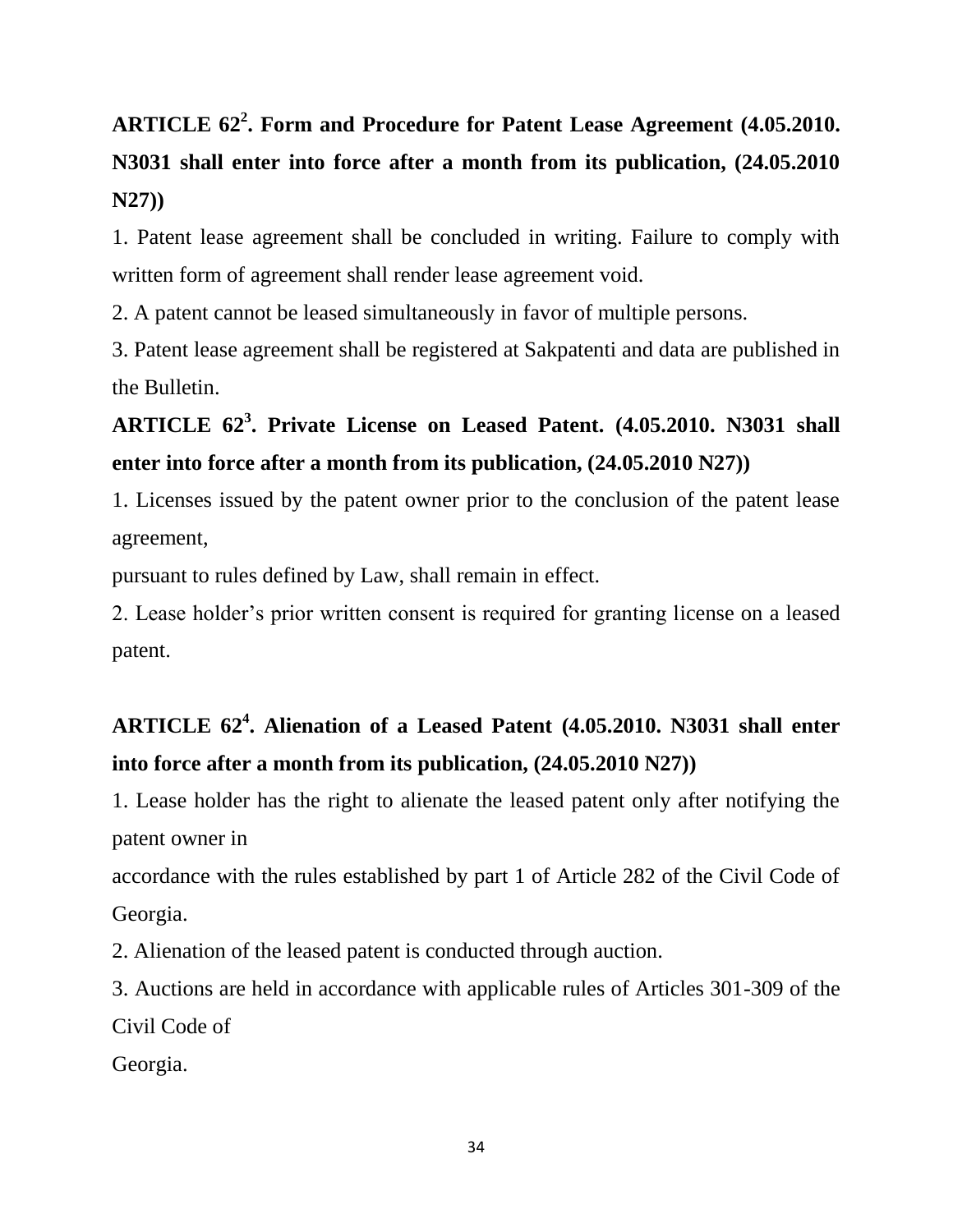4. Owner of exclusive license on leased patent has a priority right to purchase the leased patent prior

to the auction.

5. In the course of alienation of a patent by the lease holder, licenses granted by the patent owner

prior to conclusion of the lease agreement, pursuant to rules set by law, shall remain in effect.

### **Article 62<sup>5</sup> . Open License Status of a Leased Paten**t **(4.05.2010. N3031 shall enter into force after a month from its publication, (24.05.2010 N27))**

1. Upon application by the lease holder, the court may order open license status of the leased patent instead of its compulsory alienation by way of auction.

2. Open licensing status of the leased patent is terminated whenever the creditor is satisfied or it is obvious that the creditor will not be fulfilled by such status.

3. Licenses granted in the course of open license status of a leased patent shall remain in effect after cancellation of an open status.

# **CHAPTER IX. Repealed (4.05.2010. N3031 shall enter into force after a month from its publication, (24.05.2010 N27))**

**CHAPTER X Repealed (4.05.2010. N3031 shall enter into force after a month from its publication, (24.05.2010 N27))**

**CHAPTER XI. Patent Dispute (4.05.2010. N3031 shall enter into force after a month from its publication, (24.05.2010 N27))**

**ARTICLE 68. Repealed (4.05.2010. N3031 shall enter into force after a month from its publication, (24.05.2010 N27))**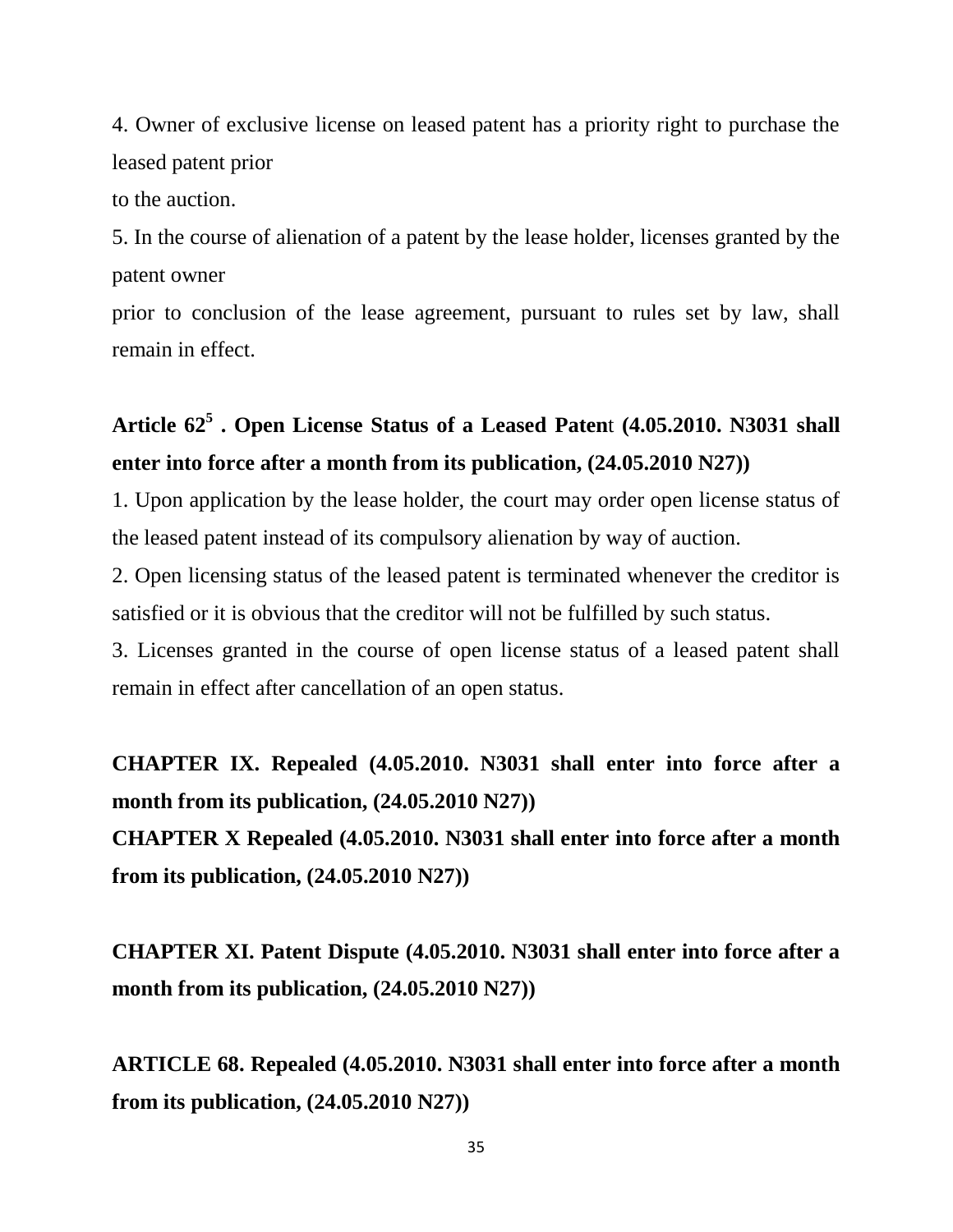## **ARTICLE 68<sup>1</sup> . Appeal to the Court (4.05.2010. N3031 shall enter into force after a month from its publication, (24.05.2010 N27))**

1. Infringement of rights derived from patent shall mean infringement of rights accorded by this Law

leading to responsibility under the law of Georgia.

2. Sakpatenti shall not take part in patent dispute concerning infringement of rights derived from

patent.

3. Infringement of exclusive rights may lead to criminal and civil responsibility.

## **ARTICLE 68<sup>2</sup> . Statute of Limitation (4.05.2010. N3031 shall enter into force after a month from its publication, (24.05.2010 N27))**

Unless provided otherwise by this Chapter, a claim concerning infringement of rights deriving from patent can be filed within 3 years from the moment when infringement of rights has become known to the patent owner.

# **ARTICLE 68<sup>3</sup> . Intermediate Measures for Securing the Claim (4.05.2010. N3031 shall enter into force after a month from its publication, (24.05.2010 N27))**

1. Before the start of a hearing on merits, the court may issue a ruling prohibiting defendant or a person against whom there is a reasonable doubt of having infringed exclusive rights from actions provided by Article 48 of this Law.

2. Before the start of the hearing on merits, the court may issue a ruling on arrest of those goods that are subject of a reasonable doubt of being produced in violation of exclusive rights, as well as tools, equipment and other supporting means necessary for the production of such product.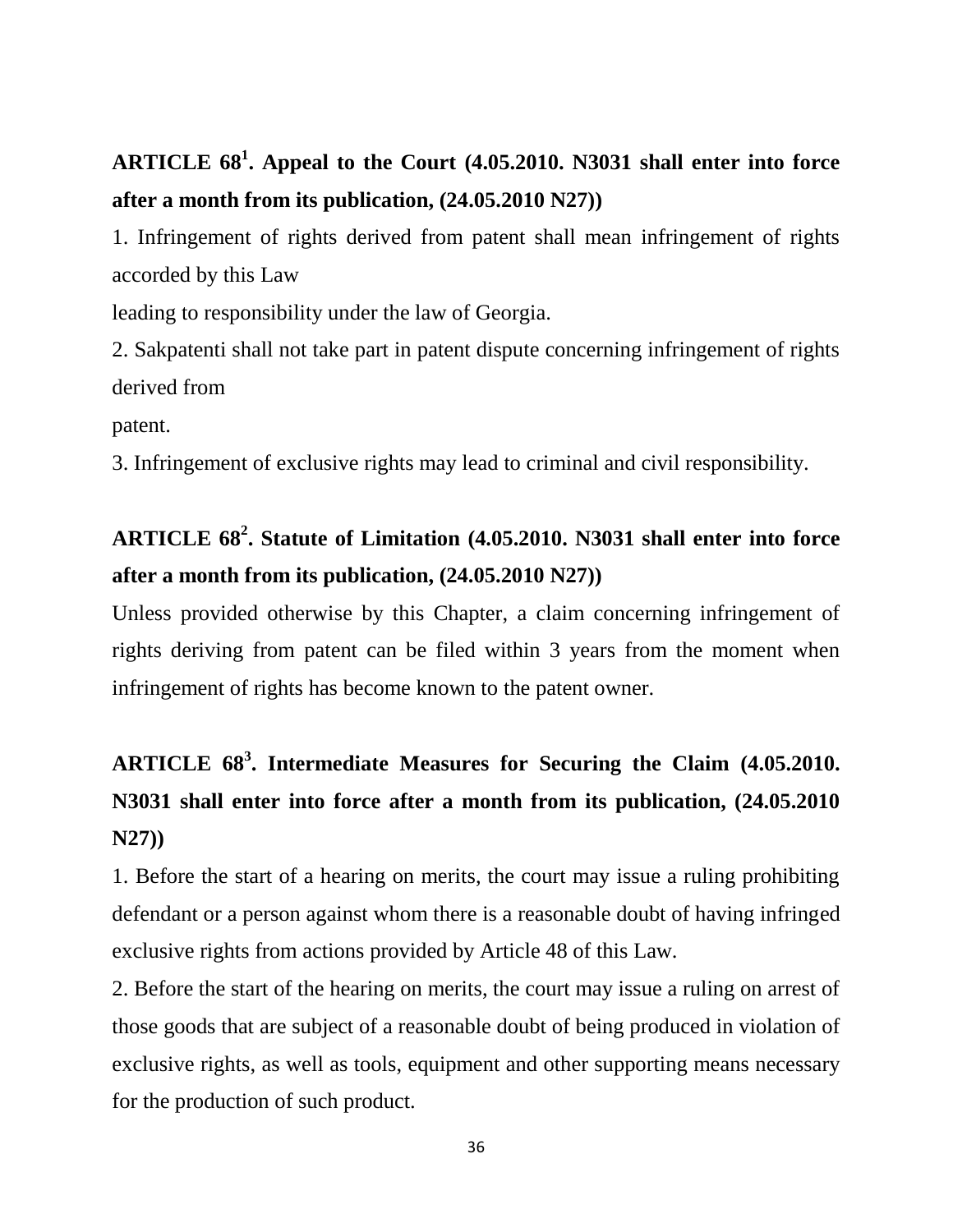**ARTICLE 68<sup>4</sup> . Responsibility for Infringement of Rights Deriving From Patent (4.05.2010. N3031 shall enter into force after a month from its publication, (24.05.2010 N27))**

1. A person who sustains damages from infringement of rights derived from patent has the right to request destruction of products, as well as tools, equipment and other supporting means necessary for the production of such product, owned or used by infringer, in case there are no alternatives to remedy the infringement and illegally produced product cannot be held over to the infringer or exclusive rights' holder.

2. Request provided by par. 1 of this Article can be made in cases where product is made through direct use of means that are presented as a method protected by patent.

3. Product produced in violation of exclusive rights deriving from patent, which was obtained by a third party in good will, cannot be confiscated unless the patent was obtained for receiving profit from its introduction to the market.

**ARTICLE 69. Repealed (4.05.2010. N3031 shall enter into force after a month from its publication, (24.05.2010 N27))**

**ARTICLE 70. Repealed (4.05.2010. N3031 shall enter into force after a month from its publication, (24.05.2010 N27))**

**ARTICLE 71. Repealed (4.05.2010. N3031 shall enter into force after a month from its publication, (24.05.2010 N27))**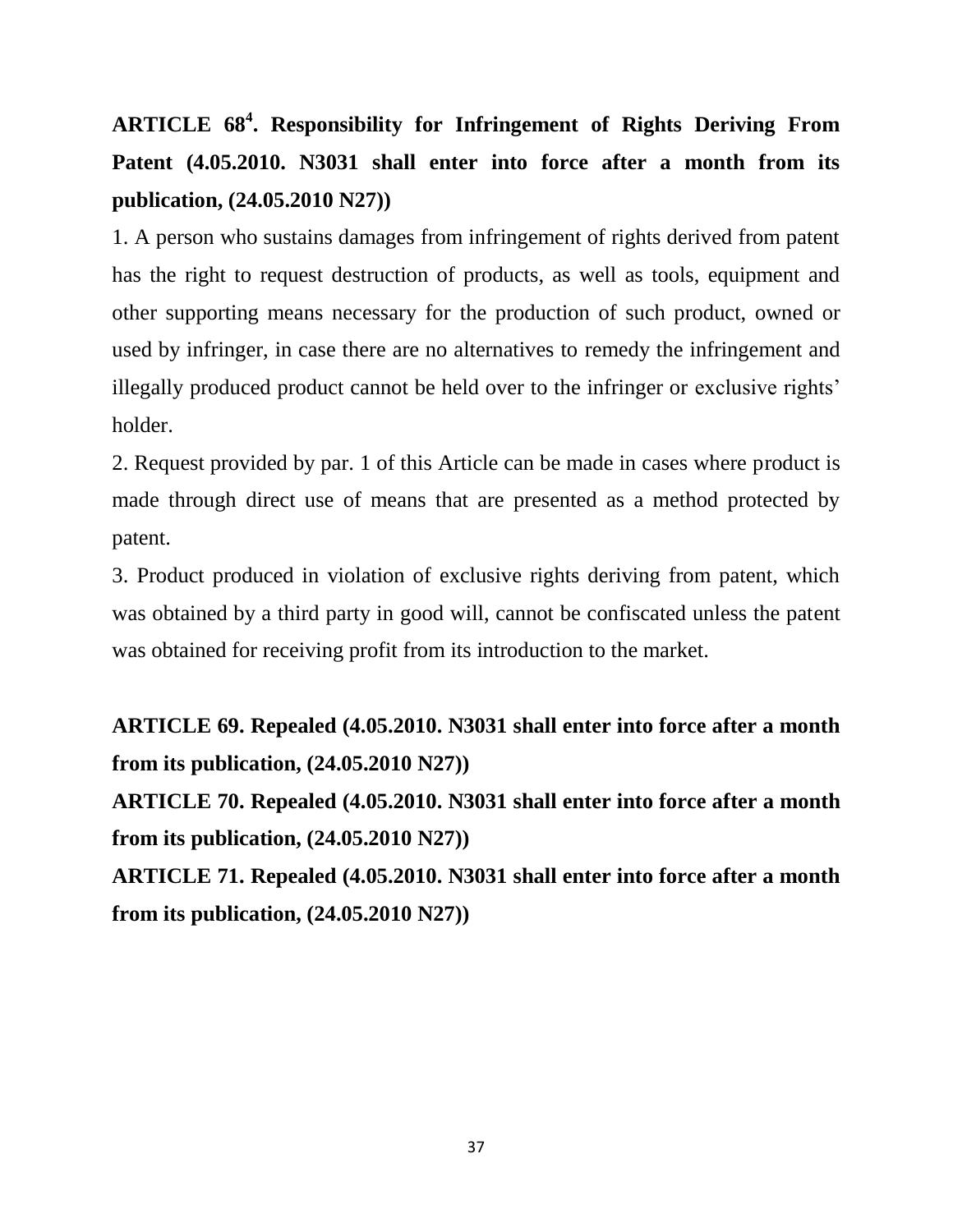### **CHAPTER XI<sup>1</sup> . UTILITY MODEL (4.05.2010. N3031 shall enter into force after a month from its publication, (24.05.2010 N27))**

### **ARTICLE 71<sup>1</sup> . Criteria of Patentability of a Utility Model (4.05.2010. N3031 shall enter into force after a month from its publication, (24.05.2010 N27))**

1. A utility model, characterized by lesser inventive step compared to invention and a diminutive invention in essence, is patentable where it satisfies the criteria of patentability - novelty, inventive step and industrial applicability.

2. A utility model accords to requirement of novelty where it is not known from the existing state of the art.

3. A utility model accords to inventive step where it is not known from existing state of the art to the person skilled in the art at the date of application or establishing priority. (2.07.2010 N 3278)

4. Industrial application of the utility model implies capability of its production or use in industry.

5. The patent validity term for utility model is 10 years from the day of application to Sakpatenti.

6. Unless otherwise is provided in this Chapter, utility model is subject to the provisions of this Law on the creation, examination, use and legal protection of inventions.

7. In the course of substantive examination of a utility model application, Sakpatenti supplies the applicant only with decisions provided by sub-paragraphs 1(a) and 1(d) of Article 36 of this Law.

8. In determining novelty of a utility model, Sakpatenti conducts research only with regard to application filed with Sakpatenti.

9. Procedures for examining application on utility model are defined by the instruction.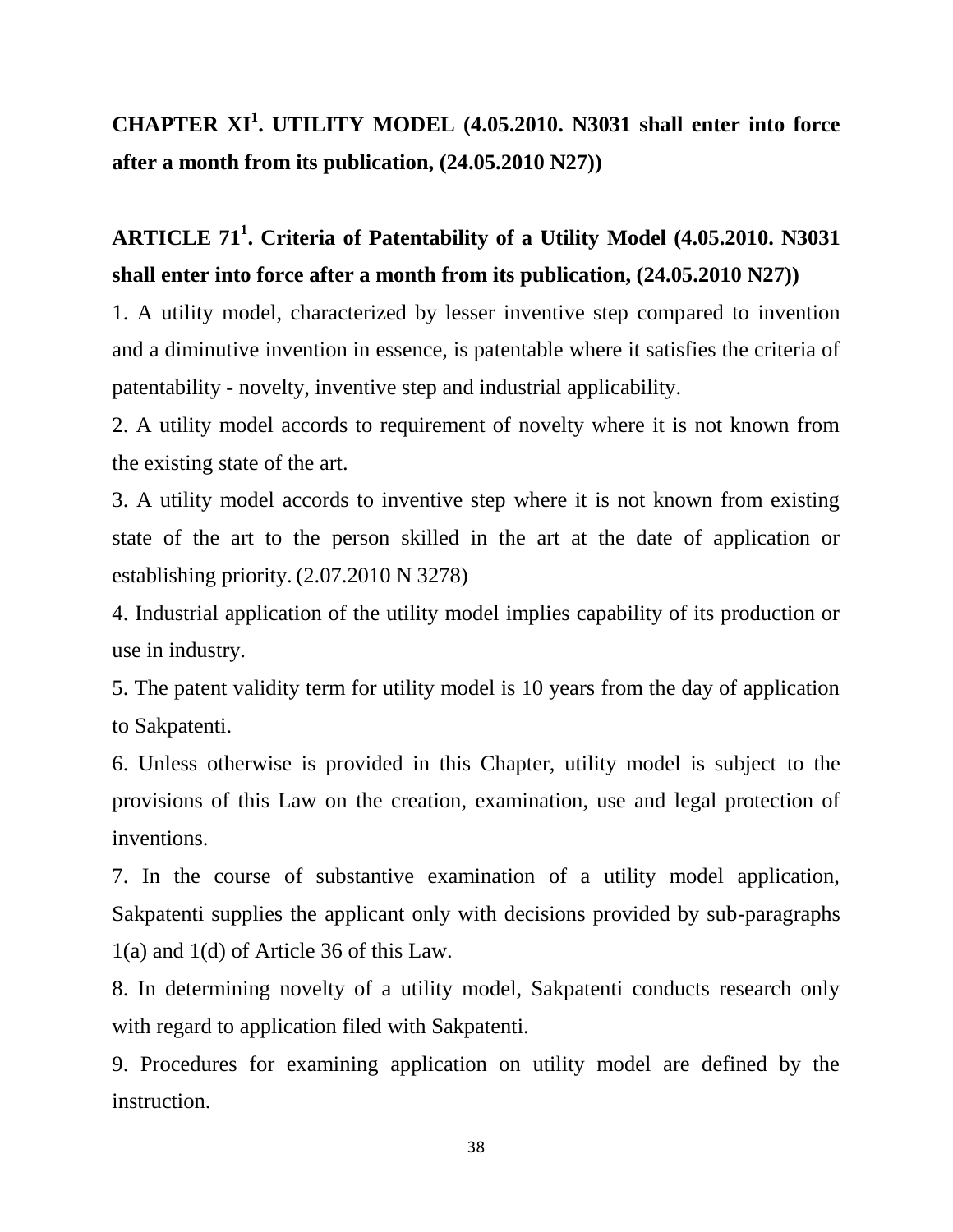## **ARTICLE 71<sup>2</sup> . Relationship between Inventions and Utility Models (4.05.2010. N3031 shall enter into force after a month from its publication, (24.05.2010 N27))**

1. An applicant can file application for one and the same invention in Sakpatenti claiming simultaneously an invention and a utility model.

2. An application filed in accordance with par. 1 of this Article is examined in separate items and decision is taken independently on each item.

3. In cases under this Article, granting a patent on invention causes revocation of the patent on utility model. Where patent is not granted on the grounds of an invention failing to meet requirement of novelty, the utility model shall be considered void.

4. Before decision on granting a patent, it is permissible to amend an application for invention into utility model application and vise versa.

#### **CHAPTER XII. INTERNATIONAL APPLICATION**

#### **ARTICLE 72. International Application (4.05.2010. N3031 shall enter into force after a month from its publication, (24.05.2010 N27))**

1. The rules of this Chapter shall apply to international applications filed with Sakpatenti in accordance with the Patent Cooperation Treaty (PCT).

2. Sakpatenti processes international applications in line with the Patent Cooperation Treaty, this Law and other normative acts.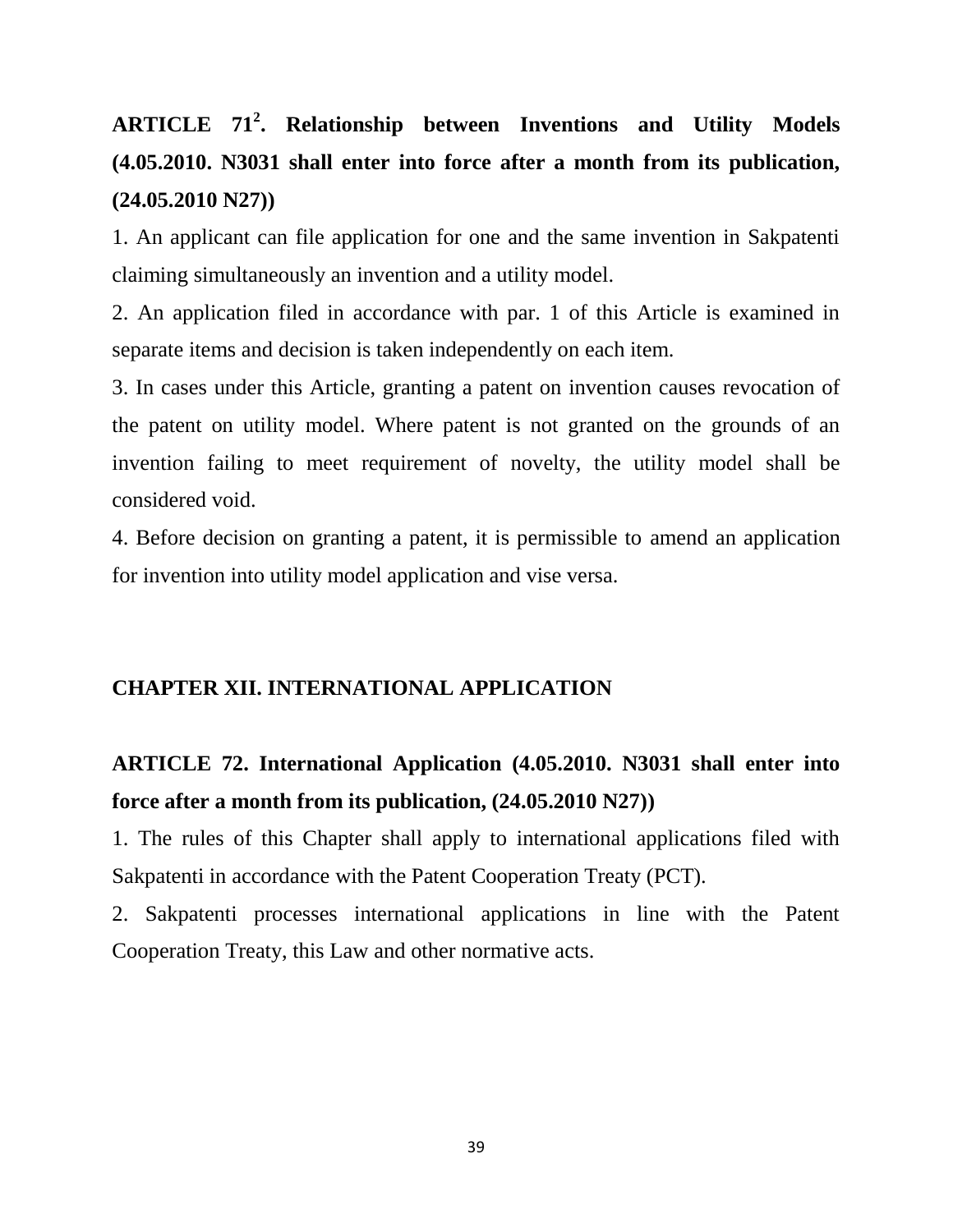#### **ARTICLE 73. Status of an International Application (4.05.2010. N3031 shall enter into force after a month from its publication, (24.05.2010 N27))**

1. An international application indicating Georgia as a place for obtaining national patent for an invention or utility model is equal to the application filed with Sakpatenti, and international application

shall be treated as a national application from the date of its filing.

2. An applicant is entitled to rights provided by Article 51 of this Law where an international application has been published by Sakpatenti in Georgian language in accordance with Article 40 of this Law.

## **ARTICLE 74. Procedure for Filing an International Application (4.05.2010. N3031 shall enter into force after a month from its publication, (24.05.2010 N27))**

1. Sakpatenti acts as a "receiving office" for international applications for citizens or permanent residents of Georgia.

2. Sakpatenti, in its capacity of a "receiving office" of international applications, accepts international applications filed in Georgian, English or Russian languages. Whereas, the postage fee for sending application to competent international organizations or agencies shall be paid to Sakpatenti within a month from filing date of international application.

3. In case of filing international application in Georgian language, the applicant shall provide translation of the application in English or Russian within 1 month from the date of filing.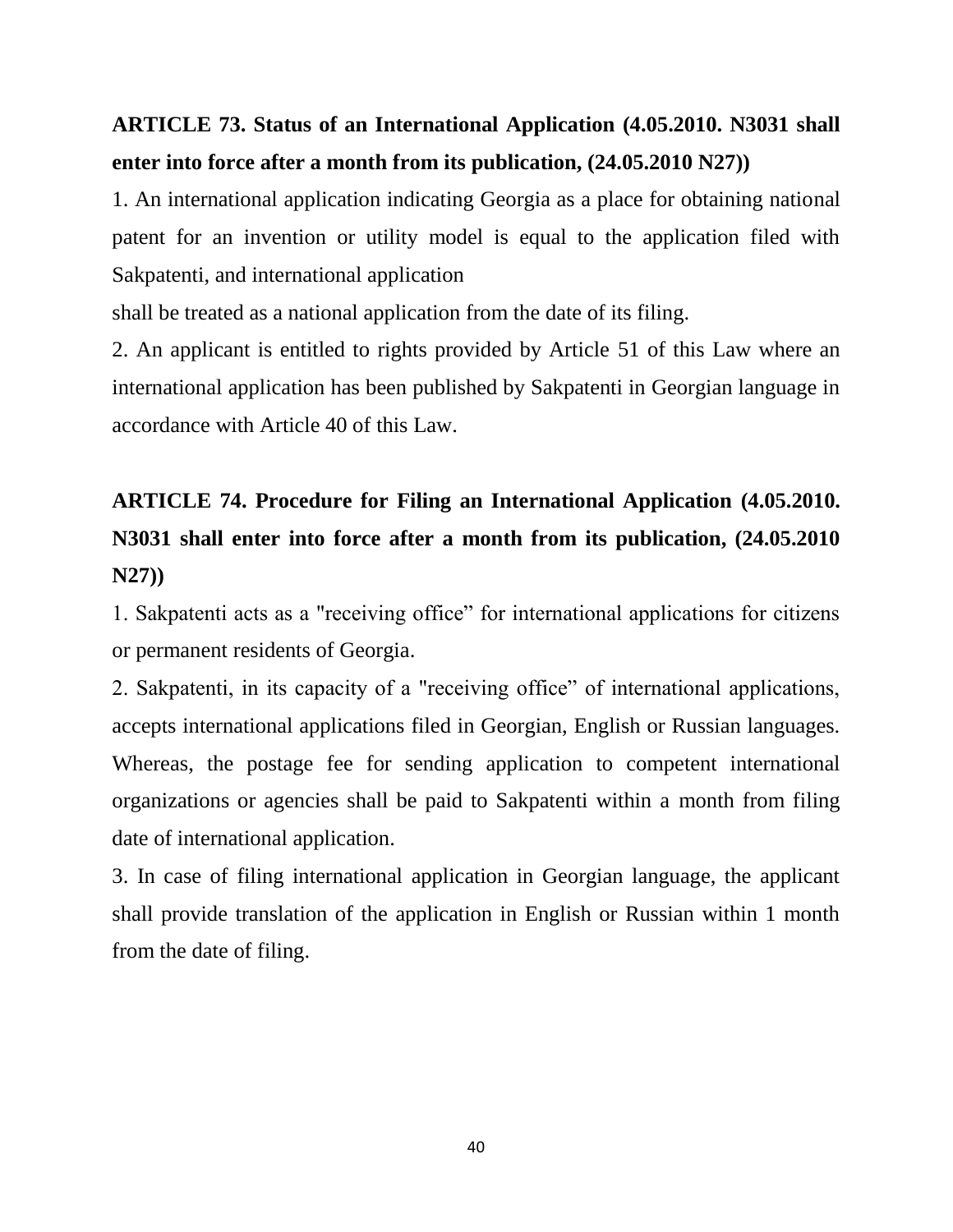#### **ARTICLE 75. Accepting an International Application (4.05.2010. N3031 shall enter into force after a month from its publication, (24.05.2010 N27))**

1. Sakpatenti acts as a "designated office" with regard to international applications indicating Georgia as a place for obtaining national patent for an invention or utility model.

2. Sakpatenti acts as an "elected office" with regard to international applications indicating Georgia as a place for obtaining national patent for an invention or utility model, where the inventor has selected Georgia under the provisions of Chapter II of the PCT.

#### **CHAPTER XIII. TRANSITIONAL PROVISIONS**

## **ARTICLE 76. Application of the Provisions of this Law to Formerly Established Relations (4.05.2010. N3031 shall enter into force after a month from its publication, (24.05.2010 N27))**

1. Applications undergoing patent examination at the moment of entry into force of this Law shall continue to be subject to proceedings, including granting of a patent, in accordance with the Decree of the Cabinet of Ministers of Georgia No 302 of March 16, 1992 "On Approving and Enacting of the Statute on Inventions" and Decree No. 303 of March 15, 1992 "On Approving and Enacting of the Statute on Industrial Designs".

2. Applications filed in Sakpatenti on the basis of author's certificate of invention issued by the former USSR may be granted a patent of Georgia unless a 20-year statute of limitation between filing an application on invention in USSR office and an application in Sakpatenti has lapsed.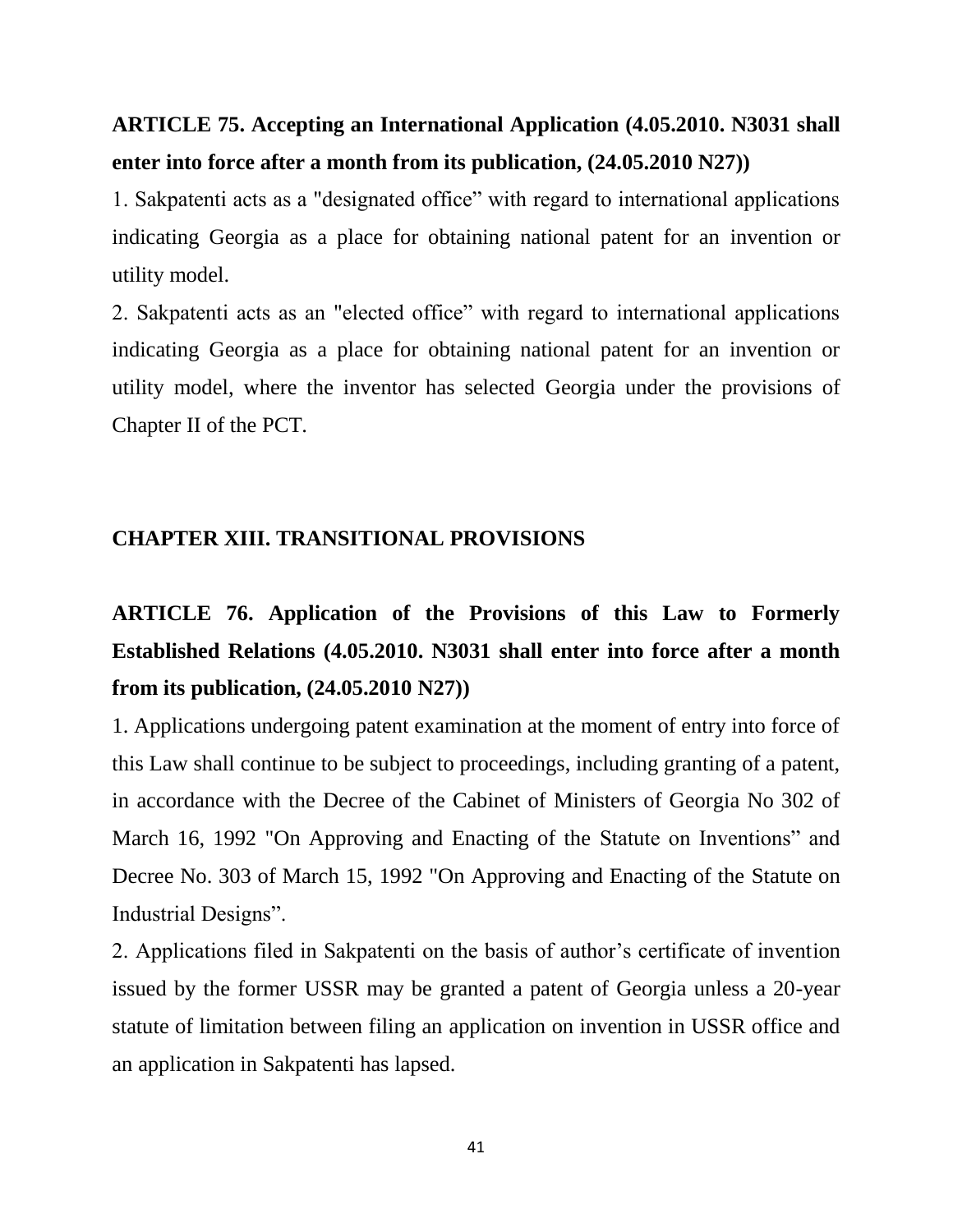#### **CHAPTER XIV. FINAL PROVISIONS**

### **ARTICLE 77. Measures Related to Enactment of this Law (4.05.2010. N3031 shall enter into force after a month from its publication, (24.05.2010 N27))**

1. This law shall enter into force in three months from publication.

2. Along with enactment of this Law, taking into account transitional provisions, Decrees of the Cabinet of Ministers of Georgia No 302 of March 16, 1992 and No 303 of March 15, 1992, respectively, "On Approving and Enacting of the Statute on Inventions" and "On Approving and Enacting of the Statute on Industrial Designs", shall be considered annulled.

2<sup>1</sup>. Order of the President of Georgia No 233 of May 8, 2002 "On Patent Attorneys" of Georgia" shall be considered annulled. (4.05.2010. N3031 shall enter into force after a month from its publication, (24.05.2010 N27))

3. Repealed (4.05.2010. N3031 shall enter into force after a month from its publication, (24.05.2010 N27))

4. The President of Georgia shall ensure compliance of an Order No. 451 of 16 October 2000 "On Approving the Regulation on "Protection and Use of Secret Invention and Utility Model" with this Law. (4.05.2010. N3031 shall enter into force after a month from its publication, (24.05.2010 N27))

5. Sakpatenti shall elaborate and submit to the Government of Georgia for approval: (4.05.2010. N3031 shall enter into force after a month from its publication, (24.05.2010 N27))

a) repealed – (26.10.2010.N3741)

b) fees for the service related with patenting, registration and deposition of intellectual property subject-matters.